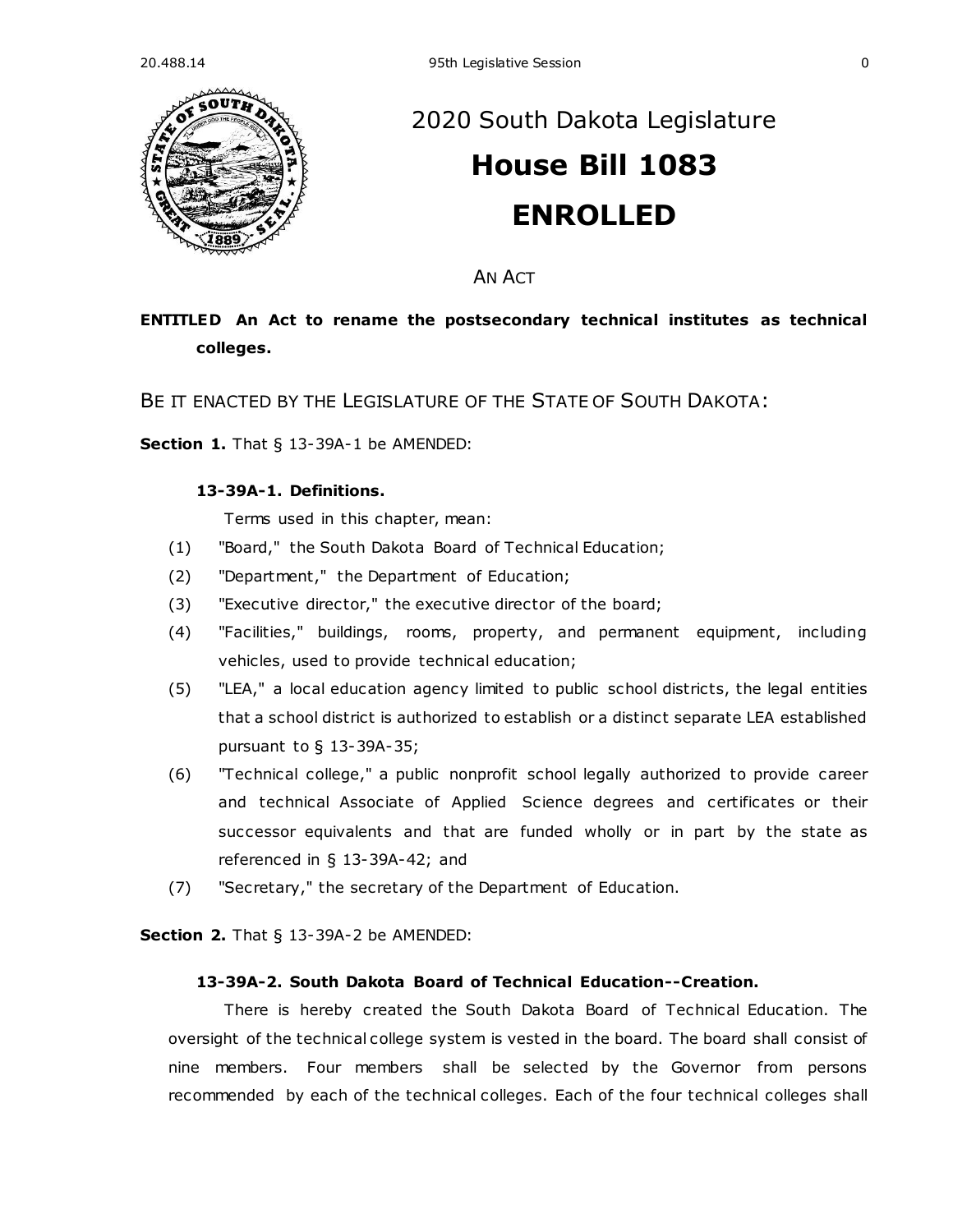submit to the Governor a list of not fewer than four persons, from which the Governor shall select one person. Each list shall be submitted no fewer than thirty days before the appointment is to be made. The Governor may reject the entire list and require a technical college to submit a new list. The Governor shall appoint the remaining board members to represent different geographic regions of the state and to reflect the industries that rely upon the technical colleges to provide a skilled workforce. All members shall be appointed with the advice and consent of the Senate.

**Section 3.** [That § 13-39A-9 be AMENDED:](https://sdlegislature.gov/Statutes/Codified_Laws/DisplayStatute.aspx?Type=Statute&Statute=13-39A-9)

#### **[13-39A-9. B](https://sdlegislature.gov/Statutes/Codified_Laws/DisplayStatute.aspx?Type=Statute&Statute=13-39A-9)oard members--No technical college employees.**

No employee of a technical college may be a member of the board.

**Section 4.** [That § 13-39A-11 be AMENDED:](https://sdlegislature.gov/Statutes/Codified_Laws/DisplayStatute.aspx?Type=Statute&Statute=13-39A-11)

#### **[13-39A-11. L](https://sdlegislature.gov/Statutes/Codified_Laws/DisplayStatute.aspx?Type=Statute&Statute=13-39A-11)ocal governing bodies--Retain powers not given to board.**

The local governing body of each technical college shall retain all powers not expressly given to the board.

**Section 5.** [That § 13-39A-12 be AMENDED:](https://sdlegislature.gov/Statutes/Codified_Laws/DisplayStatute.aspx?Type=Statute&Statute=13-39A-12)

# **[13-39A-12. T](https://sdlegislature.gov/Statutes/Codified_Laws/DisplayStatute.aspx?Type=Statute&Statute=13-39A-12)uition and fees.**

The board shall approve rates of tuition and state fees for the technical colleges. Tuition and fees may vary by course and college.

**Section 6.** [That § 13-39A-13 be AMENDED:](https://sdlegislature.gov/Statutes/Codified_Laws/DisplayStatute.aspx?Type=Statute&Statute=13-39A-13)

#### **[13-39A-13. A](https://sdlegislature.gov/Statutes/Codified_Laws/DisplayStatute.aspx?Type=Statute&Statute=13-39A-13)nnual state funding requests.**

The board shall review and approve recommendations for annual state funding requests for the technical colleges and make recommendations to the Governor and the Legislature.

**Section 7.** [That § 13-39A-14 be AMENDED:](https://sdlegislature.gov/Statutes/Codified_Laws/DisplayStatute.aspx?Type=Statute&Statute=13-39A-14)

#### **[13-39A-14. M](https://sdlegislature.gov/Statutes/Codified_Laws/DisplayStatute.aspx?Type=Statute&Statute=13-39A-14)anagement policies, goals, and objectives.**

The board shall, with the input of the local governing boards of each of the technical colleges, provide overall policies, goals, and objectives for the management of the technical college system to ensure that the needs of the public, business, and industry are met to the highest possible degree and in the most cost -effective and efficient manner.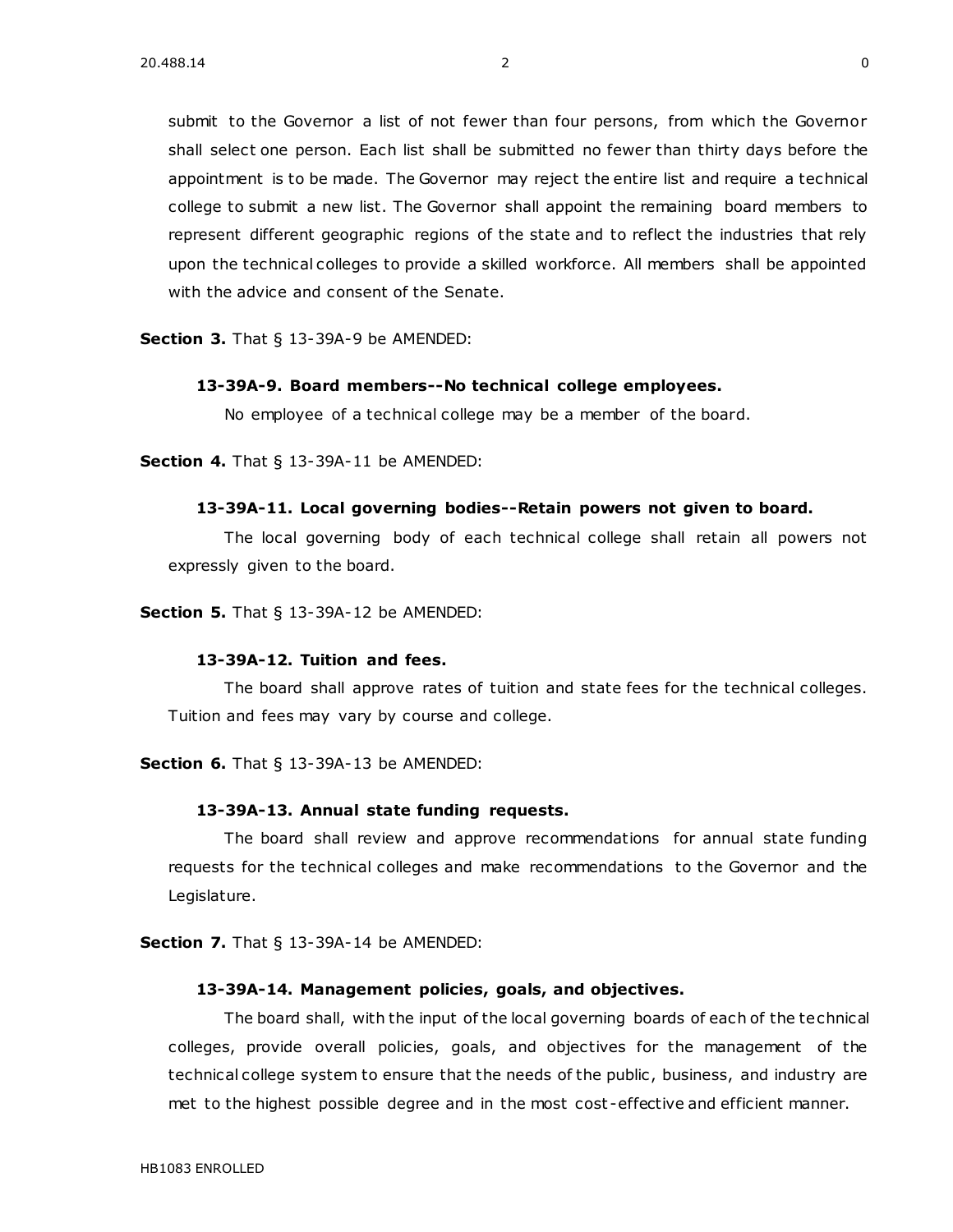#### **Section 8.** [That § 13-39A-15 be AMENDED:](https://sdlegislature.gov/Statutes/Codified_Laws/DisplayStatute.aspx?Type=Statute&Statute=13-39A-15)

#### **[13-39A-15. N](https://sdlegislature.gov/Statutes/Codified_Laws/DisplayStatute.aspx?Type=Statute&Statute=13-39A-15)ew construction or major renovation of facilities.**

Except as otherwise provided in  $\S$  [1-16A-95,](https://sdlegislature.gov/Statutes/Codified_Laws/DisplayStatute.aspx?Type=Statute&Statute=1-16A-95) the board shall consider and act upon technical college requests for new construction or major renovation of facilities also subject to the provisions of § [1-16A-95.](https://sdlegislature.gov/Statutes/Codified_Laws/DisplayStatute.aspx?Type=Statute&Statute=1-16A-95) However, the absence of any action does not prevent the Legislature from approving such plans pursuant to § [1-16A-95.](https://sdlegislature.gov/Statutes/Codified_Laws/DisplayStatute.aspx?Type=Statute&Statute=1-16A-95)

### **Section 9.** [That § 13-39A-16 be AMENDED:](https://sdlegislature.gov/Statutes/Codified_Laws/DisplayStatute.aspx?Type=Statute&Statute=13-39A-16)

# **[13-39A-16. A](https://sdlegislature.gov/Statutes/Codified_Laws/DisplayStatute.aspx?Type=Statute&Statute=13-39A-16)dditional duties of board.**

The board shall consider and act upon the following:

- (1) Recommendations regarding legislation proposed for technical education;
- (2) All actions required by law to be taken by the board;
- (3) Establishment of committees related to the statewide mission of the technical college system; and
- (4) New degree or certificate granting or awarding programs at any technical college.

**Section 10.** [That § 13-39A-18 be AMENDED:](https://sdlegislature.gov/Statutes/Codified_Laws/DisplayStatute.aspx?Type=Statute&Statute=13-39A-18)

# **[13-39A-18. P](https://sdlegislature.gov/Statutes/Codified_Laws/DisplayStatute.aspx?Type=Statute&Statute=13-39A-18)romulgation of rules.**

The board may promulgate rules, pursuant to chapter [1-26,](https://sdlegislature.gov/Statutes/Codified_Laws/DisplayStatute.aspx?Type=Statute&Statute=1-26) to provide oversight for the operation and maintenance of the technical college system that affords people of the state, insofar as practicable, an equal opportunity to acquire a public technical education. The rules may provide for the following:

- (1) Program requirements for degrees and certificate awards;
- (2) Apportionment and distribution of funds made available to the board for carrying out the purposes of this chapter;
- (3) General administrative matters;
- (4) The submission to the board of the annual budget by each technical college. The board shall determine the contents of the annual budget and shall provide that failure to comply with the rules may result in withholding of payments from federal and state funds;
- (5) The submission of plans of LEAs for new construction or major renovation of facilities eligible for reimbursement. The rules regarding these plans shall include a requirement that the LEA, by a written resolution, declare the LEA committed to begin construction if the budget of the board provides the matching funds;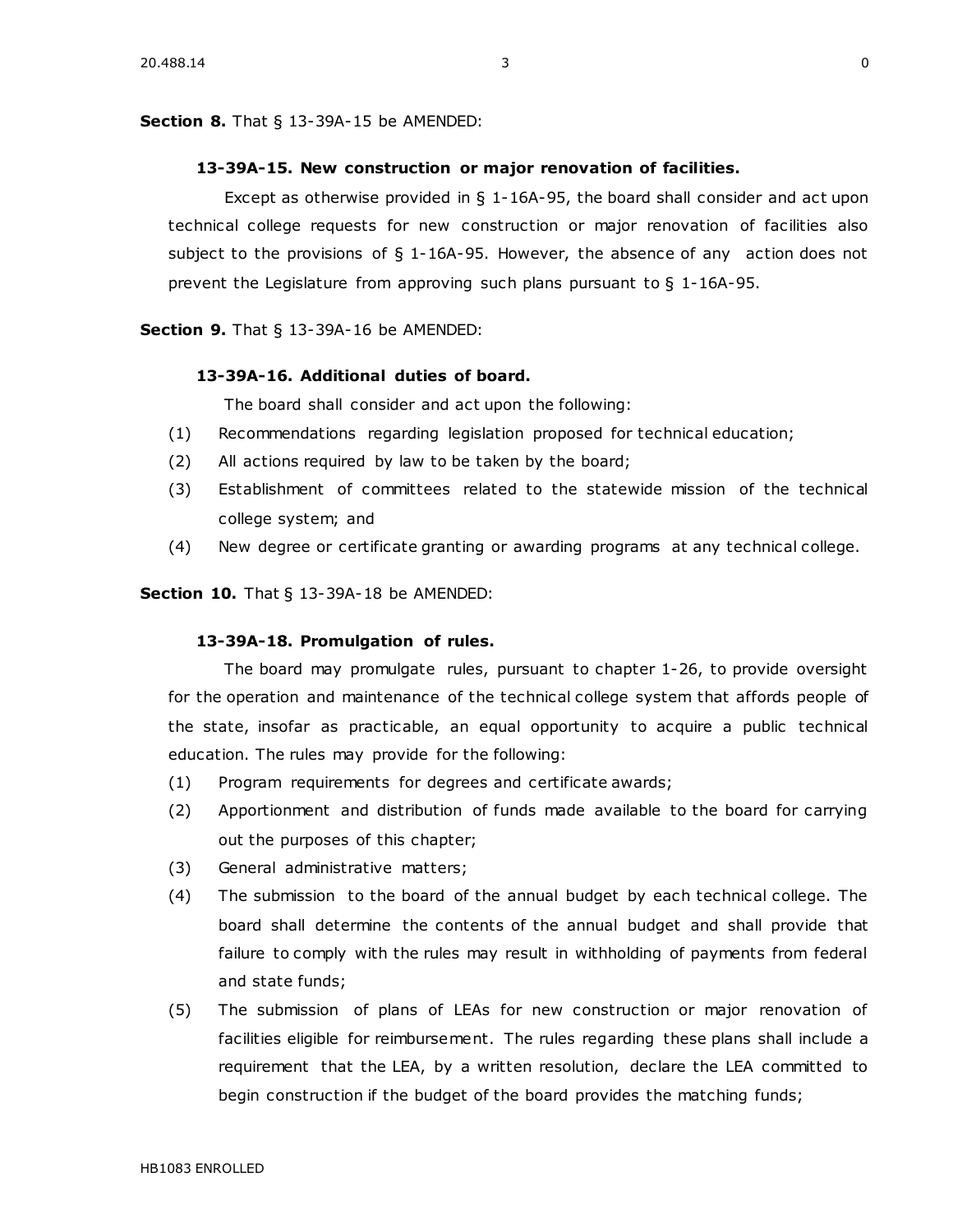- (6) The promotion and coordination of career and technical education consistent with the purpose set forth in § [13-39A-42;](https://sdlegislature.gov/Statutes/Codified_Laws/DisplayStatute.aspx?Type=Statute&Statute=13-39A-42) and
- (7) The prevention of unwarranted duplication of programs.

**Section 11.** [That § 13-39A-19 be AMENDED:](https://sdlegislature.gov/Statutes/Codified_Laws/DisplayStatute.aspx?Type=Statute&Statute=13-39A-19)

### **[13-39A-19. S](https://sdlegislature.gov/Statutes/Codified_Laws/DisplayStatute.aspx?Type=Statute&Statute=13-39A-19)uccessor to Board of Education Standards on agreements.**

The board shall be the lawful successor to the Board of Education Standards with respect to all rights, privileges, obligations and duties of the Board of Education Standards under and with respect to:

- (1) The lease purchase agreement dated as of August 1, 1988, between the health and educational facilities authority and the Board of Education Standards, as heretofore amended or supplemented;
- (2) The four sublease agreements dated as of August 1, 1988, between the Board of Education Standards and, respectively, Mitchell School District [17-2,](https://sdlegislature.gov/Statutes/Codified_Laws/DisplayStatute.aspx?Type=Statute&Statute=17-2) Rapid City Area School District No. 51-4, Sioux Falls School District [49-5,](https://sdlegislature.gov/Statutes/Codified_Laws/DisplayStatute.aspx?Type=Statute&Statute=49-5) and Watertown School District No. [14-4,](https://sdlegislature.gov/Statutes/Codified_Laws/DisplayStatute.aspx?Type=Statute&Statute=14-4) each as heretofore amended or supplemented;
- (3) The first supplement to general pledge and escrow agreement between the treasurer, the Board of Education Standards, the health and educational facilities authority and the First National Bank in Sioux Falls, dated as of August 1, 1988, as amended and supplemented;
- (4) The fourth supplement to facility fee tuition collection and deposit agreement dated June 1, 1999, among the treasurer, the Board of Education Standards, the First National Bank in Sioux Falls and the school districts specified in subsection (2) or their successors, as the agreement has been heretofore amended or supplement ed from time to time; and
- (5) All other agreements related to the foregoing and with respect to career and technical education program revenue bonds issued from time to time by the health and educational facilities authority to finance property used by LEAs for any technical college.

The board shall succeed to and assume all the obligations of the Board of Education Standards with respect to all the agreements and is bound by all of the obligations and covenants of the Board of Education Standards in connection therewith, which obligations and covenants are ratified and confirmed.

**Section 12.** [That § 13-39A-20 be AMENDED:](https://sdlegislature.gov/Statutes/Codified_Laws/DisplayStatute.aspx?Type=Statute&Statute=13-39A-20)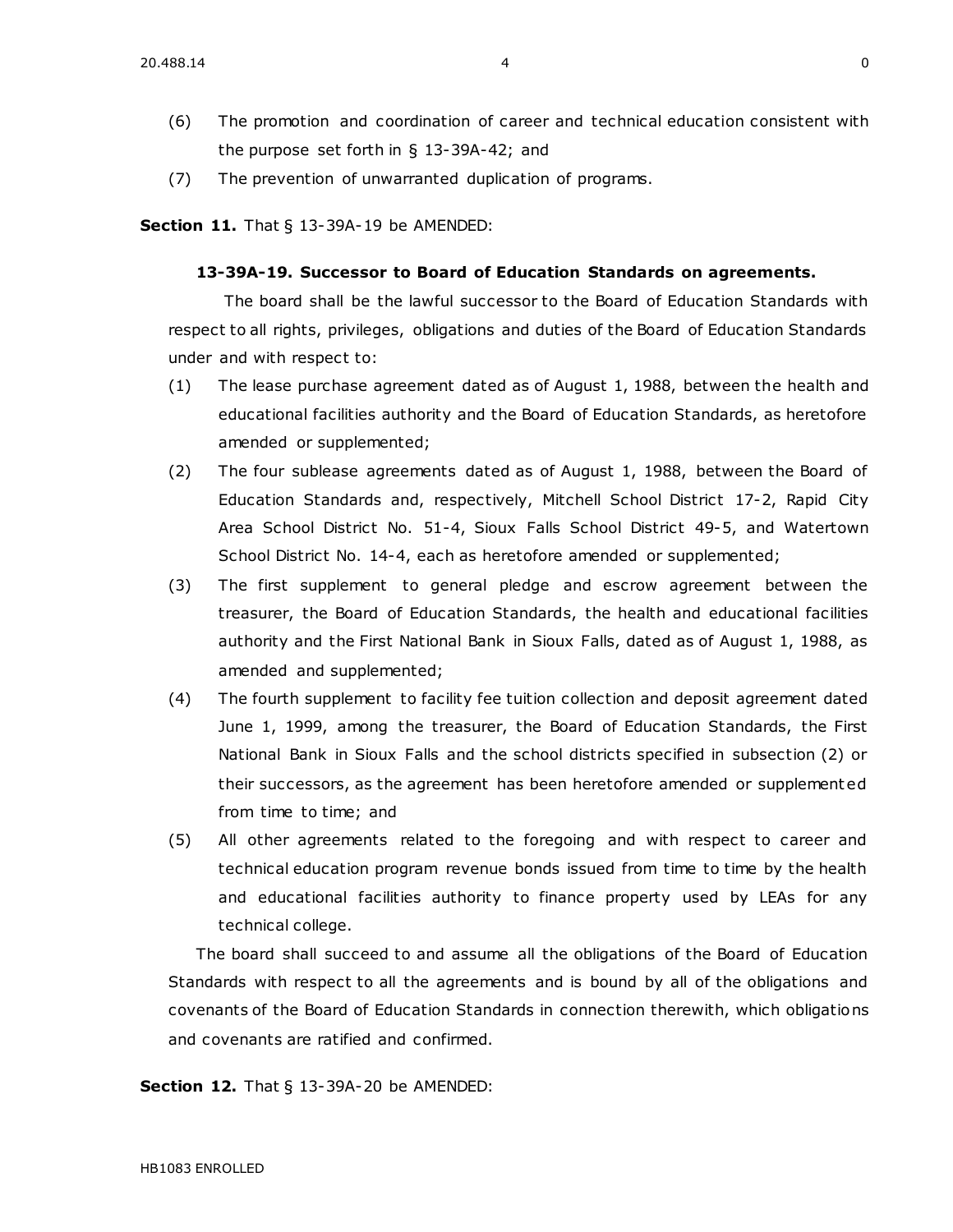The board may enter into and perform the agreements described in § [13-39A-19.](https://sdlegislature.gov/Statutes/Codified_Laws/DisplayStatute.aspx?Type=Statute&Statute=13-39A-19) All bonds, notes or other evidences of indebtedness issued by the South Dakota Health and Educational Facilities Authority to finance facilities for use as technical college facilities and outstanding on July 1, 2017 are unaffected by the transfer of functions from the Board of Education Standards to the board. No contract with respect to the bonds is impaired by chapter 81 of the 2017 Session Laws.

**Section 13.** [That § 13-39A-21 be AMENDED:](https://sdlegislature.gov/Statutes/Codified_Laws/DisplayStatute.aspx?Type=Statute&Statute=13-39A-21)

### **[13-39A-21. A](https://sdlegislature.gov/Statutes/Codified_Laws/DisplayStatute.aspx?Type=Statute&Statute=13-39A-21)pportionment and distribution of funds to LEAs.**

The secretary shall apportion and distribute funds made available for technical colleges through a formula approved by the board to the LEAs having jurisdiction over technical colleges to assist in maintaining and operating those schools. The use of the funds is subject to rules promulgated by the board pursuant to § [13-39A-18](https://sdlegislature.gov/Statutes/Codified_Laws/DisplayStatute.aspx?Type=Statute&Statute=13-39A-18) and in accordance with the approved state plan for career and technical education. However, the formula approved by the board may not reduce or increase the apportionment and distribution to any technical college as a result of any municipal, county, or LEA financial support.

**Section 14.** [That § 13-39A-22 be AMENDED:](https://sdlegislature.gov/Statutes/Codified_Laws/DisplayStatute.aspx?Type=Statute&Statute=13-39A-22)

### **[13-39A-22. D](https://sdlegislature.gov/Statutes/Codified_Laws/DisplayStatute.aspx?Type=Statute&Statute=13-39A-22)istribution of funds to technical colleges.**

The department shall distribute funds to the technical colleges under the provisions of § [13-39A-21](https://sdlegislature.gov/Statutes/Codified_Laws/DisplayStatute.aspx?Type=Statute&Statute=13-39A-21) from money appropriated to the department for that purpose, and from federal funds allotted to the State of South Dakota for that purpose.

**Section 15.** [That § 13-39A-23 be AMENDED:](https://sdlegislature.gov/Statutes/Codified_Laws/DisplayStatute.aspx?Type=Statute&Statute=13-39A-23)

#### **[13-39A-23. S](https://sdlegislature.gov/Statutes/Codified_Laws/DisplayStatute.aspx?Type=Statute&Statute=13-39A-23)eparate accounting and funds by LEAs.**

Any LEA operating a technical college shall keep separate the accounting and funds for the operation of the technical college programs. The LEA shall deposit receipts, student fees, and income from state and federal sources, as well as any other receipts incidental to the operation of the technical college, in any fund created pursuant to this chapter.

**Section 16.** [That § 13-39A-27 be AMENDED:](https://sdlegislature.gov/Statutes/Codified_Laws/DisplayStatute.aspx?Type=Statute&Statute=13-39A-27)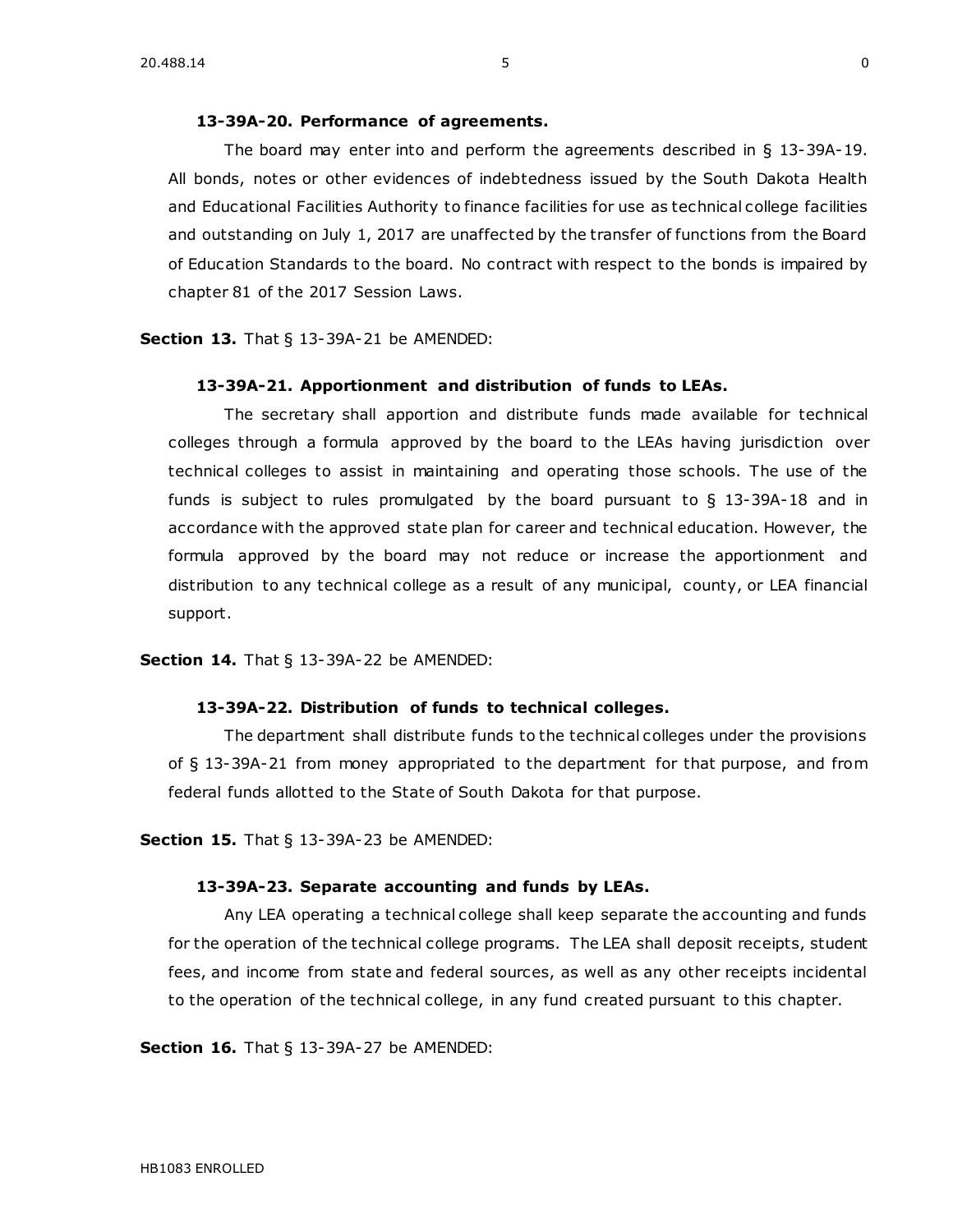### **[13-39A-27. T](https://sdlegislature.gov/Statutes/Codified_Laws/DisplayStatute.aspx?Type=Statute&Statute=13-39A-27)echnical colleges facilities fund.**

There is hereby created within the state treasury a trust fund on behalf of the board known as the technical colleges facilities fund. The fund shall consist of any appropriation by the Legislature specifically designated for deposit in the fund and any other moneys designated for deposit in the fund, including any investment earnings. The state treasurer may create subfunds or accounts within the trust fund created in this section as the treasurer considers necessary. Any investment earnings in the fund may be transferred annually by the state treasurer to the tuition subaccount established in § [13-39A-28.](https://sdlegislature.gov/Statutes/Codified_Laws/DisplayStatute.aspx?Type=Statute&Statute=13-39A-28)

**Section 17.** [That § 13-39A-28 be AMENDED:](https://sdlegislature.gov/Statutes/Codified_Laws/DisplayStatute.aspx?Type=Statute&Statute=13-39A-28)

### **[13-39A-28. T](https://sdlegislature.gov/Statutes/Codified_Laws/DisplayStatute.aspx?Type=Statute&Statute=13-39A-28)uition subaccount.**

There is hereby created within the technical colleges facilities fund a tuition subaccount. The board may determine and require that all or any portion of the tuition and other student fees payable to an LEA shall be deposited in the subaccount. No moneys may be disbursed from the tuition subaccount for any purpose other than to pay lease rentals or other amounts owed in connection with:

- (1) Any facility originally leased to the Board of Regents but now utilized for career and technical education if the facility is on the campus of a technical college; and
- (2) Any lease-purchase agreement authorized in §§ [13-39A-24](https://sdlegislature.gov/Statutes/Codified_Laws/DisplayStatute.aspx?Type=Statute&Statute=13-39A-24) and [13-39A-25](https://sdlegislature.gov/Statutes/Codified_Laws/DisplayStatute.aspx?Type=Statute&Statute=13-39A-25) unless the South Dakota Health and Educational Facilities Authority files with the state treasurer a certification that it has on deposit or there has otherwise been appropriated sufficient moneys to pay all amounts due or to become due within the next three months on all the lease-purchase agreements.

No lease rentals on facilities described in subdivision (1) may be paid unless the board has approved the assumption of the former Board of Regents' lease obligations by the tuition subaccount. Thereafter, the state treasurer shall retain in the technical colleges facilities fund for future repair and improvement an amount not to exceed ten percent of the fund, as the board directs.

**Section 18.** [That § 13-39A-29 be AMENDED:](https://sdlegislature.gov/Statutes/Codified_Laws/DisplayStatute.aspx?Type=Statute&Statute=13-39A-29)

### **[13-39A-29. T](https://sdlegislature.gov/Statutes/Codified_Laws/DisplayStatute.aspx?Type=Statute&Statute=13-39A-29)echnical college equipment fund.**

There is established a technical college equipment fund. Any money in the technical college equipment fund is continuously appropriated to the board for distribution as provided in this section. The board shall distribute the money to the technical colleges to purchase equipment. Any equipment purchase shall be based upon priorities established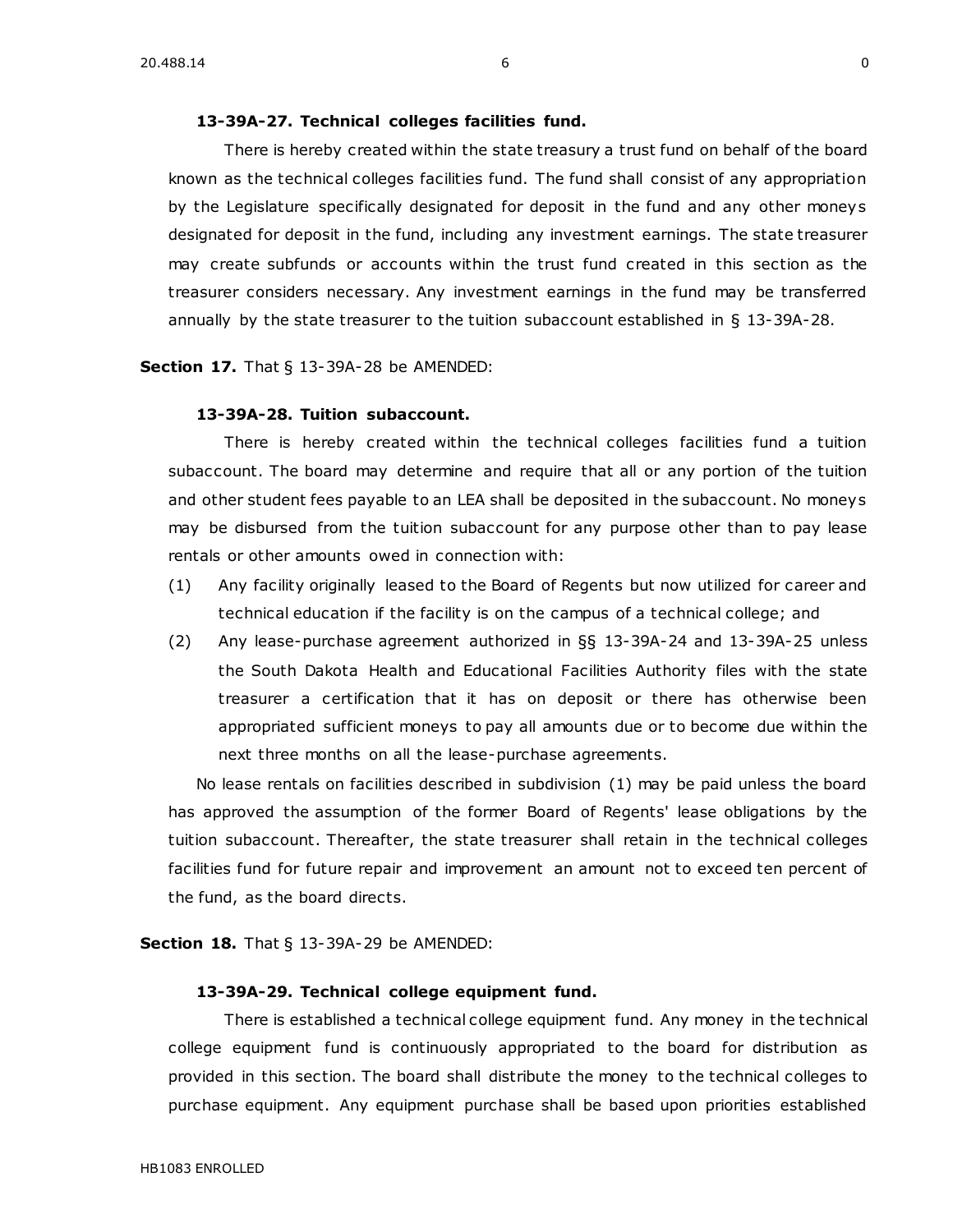by each technical college, approved by each technical college's governing body, and approved by the board.

**Section 19.** [That § 13-39A-30 be AMENDED:](https://sdlegislature.gov/Statutes/Codified_Laws/DisplayStatute.aspx?Type=Statute&Statute=13-39A-30)

#### **[13-39A-30. P](https://sdlegislature.gov/Statutes/Codified_Laws/DisplayStatute.aspx?Type=Statute&Statute=13-39A-30)ayment of obligations under lease-purchase agreement.**

All or any portion of the lease-purchase obligations under or in connection with any lease-purchase agreement authorized in §§ [13-39A-24](https://sdlegislature.gov/Statutes/Codified_Laws/DisplayStatute.aspx?Type=Statute&Statute=13-39A-24) and [13-39A-25](https://sdlegislature.gov/Statutes/Codified_Laws/DisplayStatute.aspx?Type=Statute&Statute=13-39A-25) may be paid or discharged out of moneys available from the investment earnings on the technical colleges trust fund or from any amounts on deposit in the tuition subaccount of the fund upon the determination by the board to pledge or otherwise transfer any amounts to the South Dakota Health and Educational Facilities Authority.

**Section 20.** [That § 13-39A-31 be AMENDED:](https://sdlegislature.gov/Statutes/Codified_Laws/DisplayStatute.aspx?Type=Statute&Statute=13-39A-31)

### **[13-39A-31. P](https://sdlegislature.gov/Statutes/Codified_Laws/DisplayStatute.aspx?Type=Statute&Statute=13-39A-31)etition to establish technical college.**

Any LEA proposing to establish a technical college after July 1, 2015, may petition the board pursuant to §§ [13-39A-32](https://sdlegislature.gov/Statutes/Codified_Laws/DisplayStatute.aspx?Type=Statute&Statute=13-39A-32) to [13-39A-34,](https://sdlegislature.gov/Statutes/Codified_Laws/DisplayStatute.aspx?Type=Statute&Statute=13-39A-34) inclusive. The board may conduct hearings, investigate school records, and secure other data relating to the proposed technical college, the college's geographical location, the demography and economy of the area, and any other facts relating to the proposed tec hnical college that the board may consider appropriate. This section does not apply to a distinct separate LEA established pursuant to § [13-39A-35.](https://sdlegislature.gov/Statutes/Codified_Laws/DisplayStatute.aspx?Type=Statute&Statute=13-39A-35)

**Section 21.** [That § 13-39A-33 be AMENDED:](https://sdlegislature.gov/Statutes/Codified_Laws/DisplayStatute.aspx?Type=Statute&Statute=13-39A-33)

### **[13-39A-33. L](https://sdlegislature.gov/Statutes/Codified_Laws/DisplayStatute.aspx?Type=Statute&Statute=13-39A-33)egislative approval of petition.**

If the Legislature approves the petition by passing a joint resolution, an LEA may operate a technical college. If an LEA begins to operate a technical college without the approval required by this section, that institute is ineligible for state career and technical education money.

**Section 22.** [That § 13-39A-35 be AMENDED:](https://sdlegislature.gov/Statutes/Codified_Laws/DisplayStatute.aspx?Type=Statute&Statute=13-39A-35)

#### **[13-39A-35. P](https://sdlegislature.gov/Statutes/Codified_Laws/DisplayStatute.aspx?Type=Statute&Statute=13-39A-35)etition to establish technical college as distinct separate LEA.**

Any technical college, school district LEA or school districts, or any combination of them that established a technical college before July 1, 2015, may file a petition with the board to establish the technical college as a distinct separate LEA, which shall be an LEA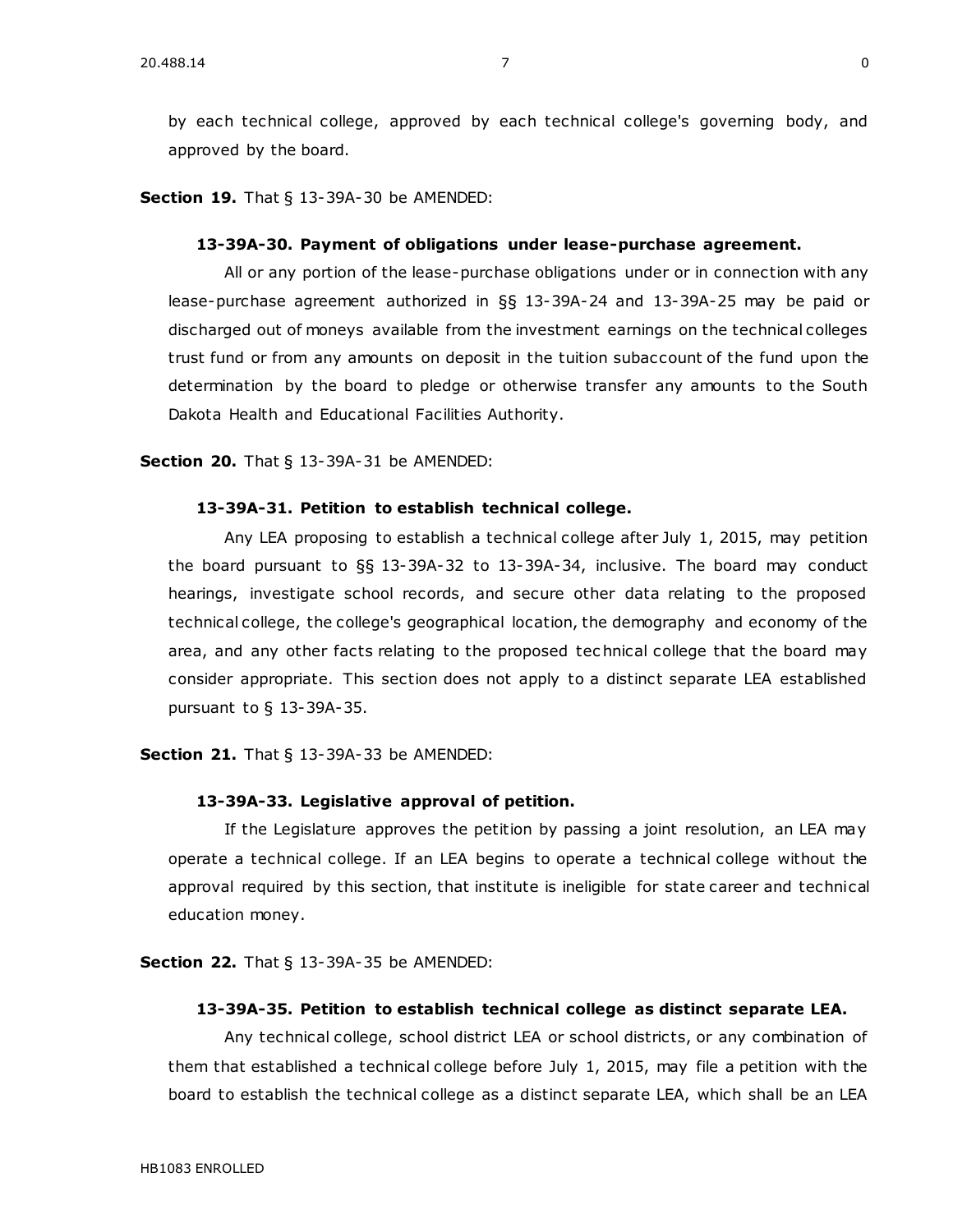and a public body under chapter [1-16A.](https://sdlegislature.gov/Statutes/Codified_Laws/DisplayStatute.aspx?Type=Statute&Statute=1-16A) The board shall approve the petition before the technical college may operate as a distinct separate LEA. Upon establishment of a distinct separate LEA, the school district LEA shall assign to, and the newly established distinct separate LEA shall expressly assume, all duties and powers and all rights, covenants, and obligations concerning the technical college, including without limitation all rights, covenants and obligations of the school district in connection with any lease purchase agreement or sublease authorized pursuant to §§ [13-39A-24](https://sdlegislature.gov/Statutes/Codified_Laws/DisplayStatute.aspx?Type=Statute&Statute=13-39A-24) t[o 13-39A-30,](https://sdlegislature.gov/Statutes/Codified_Laws/DisplayStatute.aspx?Type=Statute&Statute=13-39A-30) inclusive, and any and all instruments and other agreements related thereto. Nothing in this section prohibits an agreement between the school district LEA and the distinct separate LEA pursuant to chapter [1-24.](https://sdlegislature.gov/Statutes/Codified_Laws/DisplayStatute.aspx?Type=Statute&Statute=1-24) The distinct separate LEA established pursuant to this section is not subject to §§ [13-39A-31](https://sdlegislature.gov/Statutes/Codified_Laws/DisplayStatute.aspx?Type=Statute&Statute=13-39A-31) to [13-39A-34,](https://sdlegislature.gov/Statutes/Codified_Laws/DisplayStatute.aspx?Type=Statute&Statute=13-39A-34) inclusive.

### **Section 23.** [That § 13-39A-38 be AMENDED:](https://sdlegislature.gov/Statutes/Codified_Laws/DisplayStatute.aspx?Type=Statute&Statute=13-39A-38)

#### **[13-39A-38. A](https://sdlegislature.gov/Statutes/Codified_Laws/DisplayStatute.aspx?Type=Statute&Statute=13-39A-38)ppointment of members.**

After a member's initial term on the board of the distinct separate LEA is complete, the board of the school district LEA, with input from trade and industry representatives in the region and the technical college president, shall continue to appoint the three board member positions whose initial terms were three years. After the distinct separate LEA board member's initial term is finished, the Governor shall appoint the three board members of the board whose initial terms were one year. After the distinct separate LEA board member's initial term is finished, the nine person distinct separate LEA board, with input from trade and industry representatives in the region and the technical college president, shall appoint the three board members of the board whose initial terms were two years.

**Section 24.** [That § 13-39A-39 be AMENDED:](https://sdlegislature.gov/Statutes/Codified_Laws/DisplayStatute.aspx?Type=Statute&Statute=13-39A-39)

# **[13-39A-39. C](https://sdlegislature.gov/Statutes/Codified_Laws/DisplayStatute.aspx?Type=Statute&Statute=13-39A-39)ontinuing contract and collective bargaining provisions not applicable--Notice of nonrenewal.**

The continuing contract provisions set forth in chapter [13-43](https://sdlegislature.gov/Statutes/Codified_Laws/DisplayStatute.aspx?Type=Statute&Statute=13-43) and the collective bargaining provisions set forth in chapters [3-18](https://sdlegislature.gov/Statutes/Codified_Laws/DisplayStatute.aspx?Type=Statute&Statute=3-18) and [60-9A](https://sdlegislature.gov/Statutes/Codified_Laws/DisplayStatute.aspx?Type=Statute&Statute=60-9A) do not apply to any person performing work for a technical college. However, the governing board shall give at least sixty days written notice of the intent to nonrenew a year-to-year contract with a contracted employee in a technical college.

**Section 25.** [That § 13-39A-40 be AMENDED:](https://sdlegislature.gov/Statutes/Codified_Laws/DisplayStatute.aspx?Type=Statute&Statute=13-39A-40)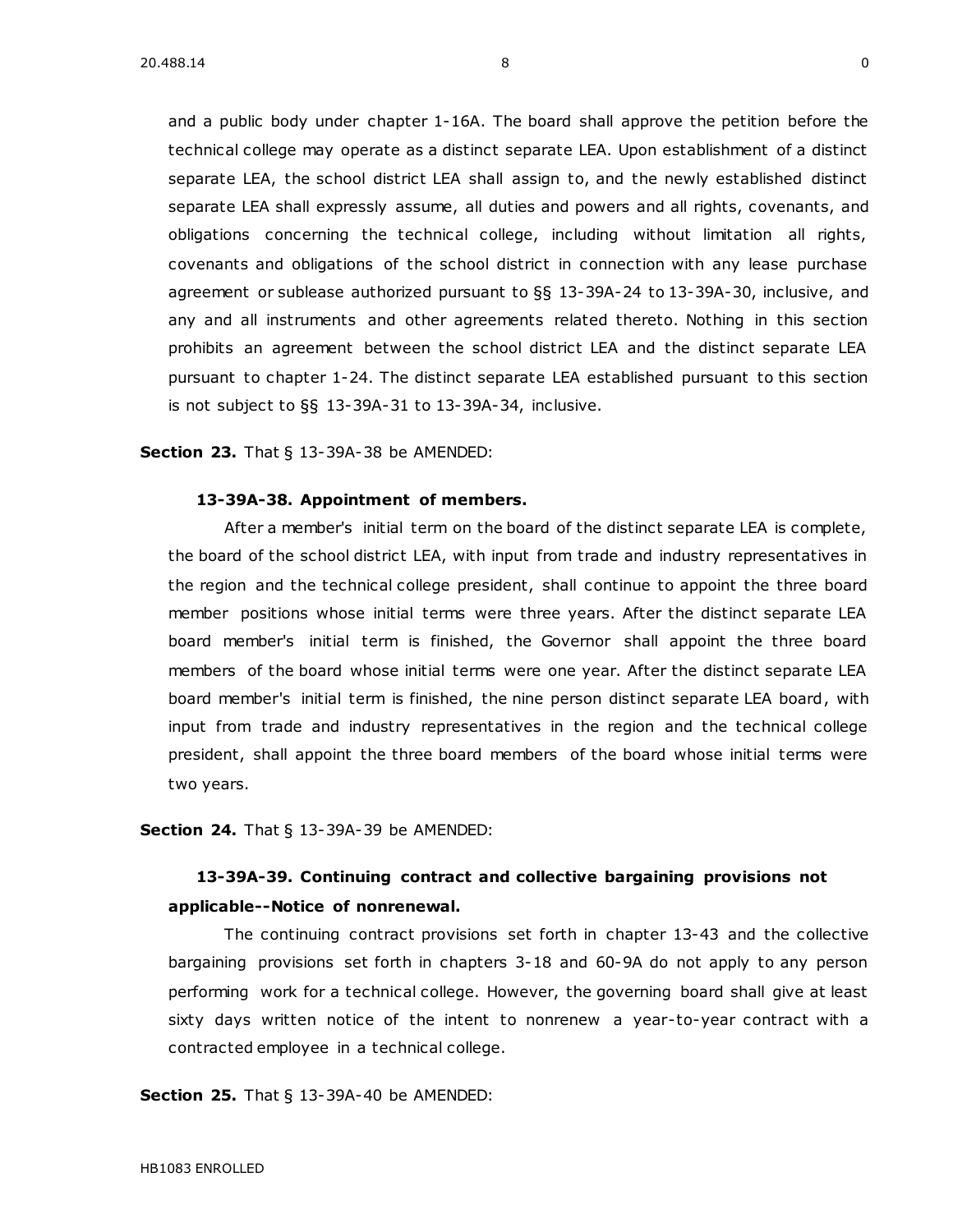Each technical college shall treat all information disclosed pursuant to § [13-28-50](https://sdlegislature.gov/Statutes/Codified_Laws/DisplayStatute.aspx?Type=Statute&Statute=13-28-50) as confidential and subject to the same restrictions that apply to personally identifiable information involving any student enrolled in a technical college.

**Section 26.** [That § 13-39A-41 be AMENDED:](https://sdlegislature.gov/Statutes/Codified_Laws/DisplayStatute.aspx?Type=Statute&Statute=13-39A-41)

# **[13-39A-41. A](https://sdlegislature.gov/Statutes/Codified_Laws/DisplayStatute.aspx?Type=Statute&Statute=13-39A-41)dministrative rules not affected.**

Nothing in this chapter or chapter [13-39](https://sdlegislature.gov/Statutes/Codified_Laws/DisplayStatute.aspx?Type=Statute&Statute=13-39) may be construed as withdrawing statutory authority for any administrative rule of the South Dakota Board of Education Standards in effect on June 30, 2017, governing the operation of the technical colleges.

**Section 27.** [That § 13-39A-42 be AMENDED:](https://sdlegislature.gov/Statutes/Codified_Laws/DisplayStatute.aspx?Type=Statute&Statute=13-39A-42)

### **[13-39A-42. S](https://sdlegislature.gov/Statutes/Codified_Laws/DisplayStatute.aspx?Type=Statute&Statute=13-39A-42)tate support of four technical colleges.**

The state shall support four technical colleges:

- (1) Lake Area Technical College in Watertown, Codington County;
- (2) Mitchell Technical College in Mitchell, Davison County;
- (3) Southeast Technical College in Sioux Falls, Minnehaha County; and
- (4) Western Dakota Technical College in Rapid City, Pennington County.

The purpose of Lake Area Technical College, Mitchell Technical College, Southeast Technical College, and Western Dakota Technical College is to deliver postsecondary career and technical education through the delivery of programs that result in the award of an Associate of Applied Science degree or certificate and the direct ent ry of graduates into skilled occupations.

**Section 28.** [That § 1-1-26 be AMENDED:](https://sdlegislature.gov/Statutes/Codified_Laws/DisplayStatute.aspx?Type=Statute&Statute=1-1-26)

# **[1-1-26. A](https://sdlegislature.gov/Statutes/Codified_Laws/DisplayStatute.aspx?Type=Statute&Statute=1-1-26)cceptance by state agencies or higher education facilities of matricula consular card as identification.**

No state agency, state supported university, or technical college may accept a matricula consular card or substantially similar document issued by the Mexican Consulate as proof of identification for any purpose.

**Section 29.** [That § 1-16A-93 be AMENDED:](https://sdlegislature.gov/Statutes/Codified_Laws/DisplayStatute.aspx?Type=Statute&Statute=1-16A-93)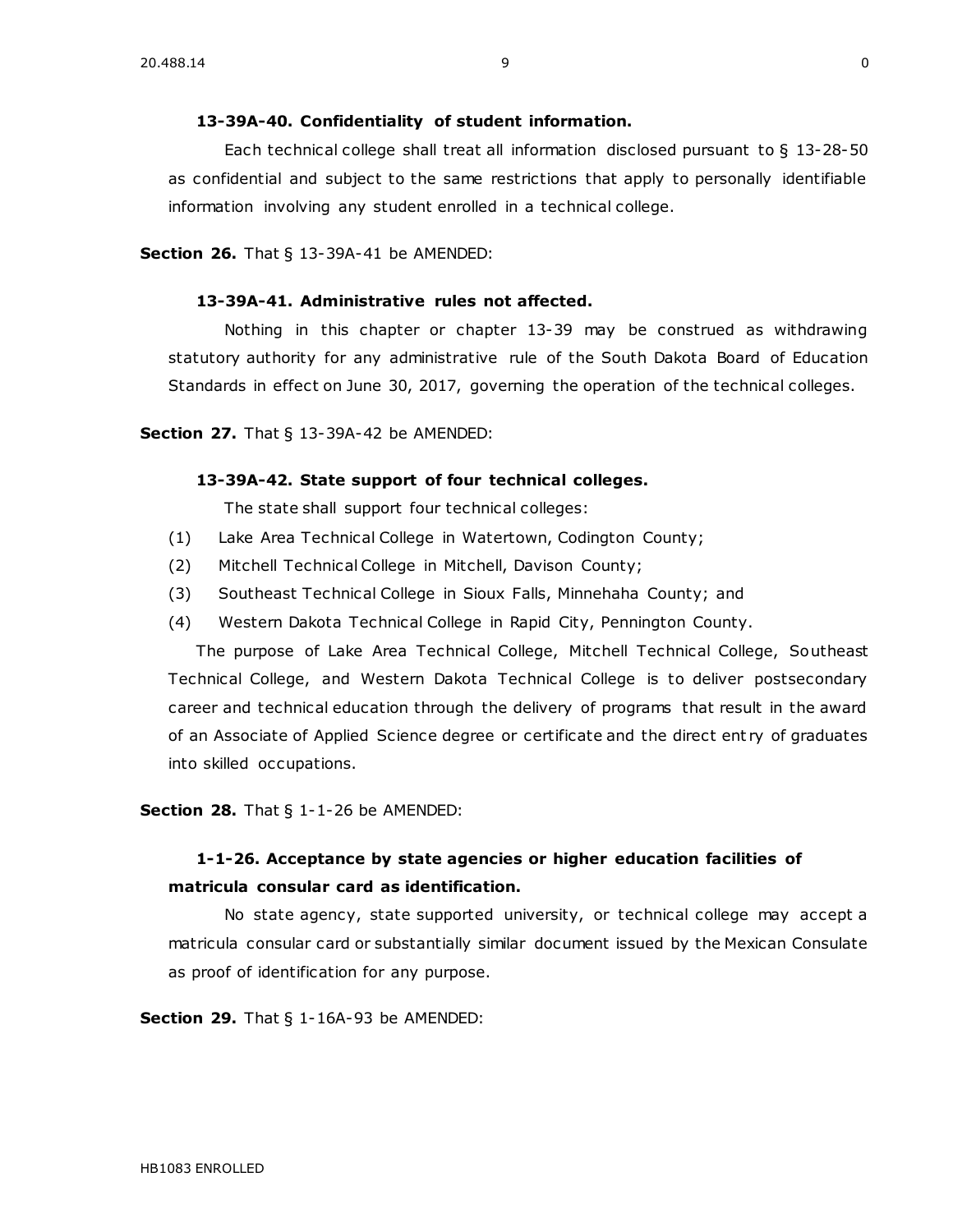### **[1-16A-93. P](https://sdlegislature.gov/Statutes/Codified_Laws/DisplayStatute.aspx?Type=Statute&Statute=1-16A-93)roposed issuance of obligations--Determination of board.**

Any bonds, notes or other obligations of the authority that are payable out of receipts, rentals, and other payments made pursuant to lease purchase agreements with the Western Dakota Technical College, the Southeast Technical College, the Lake Area Technical College, the Mitchell Technical College, or the South Dakota Board of Technical Education under the authority of chapter [13-39A](https://sdlegislature.gov/Statutes/Codified_Laws/DisplayStatute.aspx?Type=Statute&Statute=13-39A) may only be issued if the Board of Technical Education determines, by the adoption of a resolution, that the estimated receipts, rentals, and other payments, including appropriations by the Legislature, student fee payments, or other balances or revenues pledged under the applicable bond indenture or similar agreement will not be less than one hundred three percent of the projected scheduled payments of principal and interest on all outstanding bonds which, for purposes of that determination shall include the proposed bonds to be issued and shall exclude any bonds to be refunded. Proposed issuance of obligations must comply with §§ [4-7-46](https://sdlegislature.gov/Statutes/Codified_Laws/DisplayStatute.aspx?Type=Statute&Statute=4-7-46) and [4-7-47.](https://sdlegislature.gov/Statutes/Codified_Laws/DisplayStatute.aspx?Type=Statute&Statute=4-7-47) In issuing additional bonds, the authority may conclusively rely upon the determination of the board.

### **Section 30.** [That § 1-16A-95 be AMENDED:](https://sdlegislature.gov/Statutes/Codified_Laws/DisplayStatute.aspx?Type=Statute&Statute=1-16A-95)

### **[1-16A-95. I](https://sdlegislature.gov/Statutes/Codified_Laws/DisplayStatute.aspx?Type=Statute&Statute=1-16A-95)ssuance of additional obligations--Legislative approval.**

The issuance of any additional bonds, notes, or other obligations of the authority that are payable out of receipts, rentals, and other payments made pursuant to lease purchase agreements with the Western Dakota Technical College, the Southeast Technical College, the Lake Area Technical College, the Mitchell Technical College, or the South Dakota Board of Technical Education under the authority of chapter [13-39A](https://sdlegislature.gov/Statutes/Codified_Laws/DisplayStatute.aspx?Type=Statute&Statute=13-39A) shall be approved by the Legislature before issuance. The board shall approve the issuance of additional bonds, notes, or other obligations prior to issuance. The Legislature in accordance with §§ [1-16A-93](https://sdlegislature.gov/Statutes/Codified_Laws/DisplayStatute.aspx?Type=Statute&Statute=1-16A-93) and [1-16A-94](https://sdlegislature.gov/Statutes/Codified_Laws/DisplayStatute.aspx?Type=Statute&Statute=1-16A-94) and applicable administrative rules shall consider the board's analysis prior to authorizing any additional bonds, notes, or other obligations. The requirement, however, for approval by the Legislature before issuance does not apply to the issuance of bonds for the purposes of refinancing or refunding existing bonds, notes, or other obligations.

**Section 31.** [That § 1-16A-96 be AMENDED:](https://sdlegislature.gov/Statutes/Codified_Laws/DisplayStatute.aspx?Type=Statute&Statute=1-16A-96)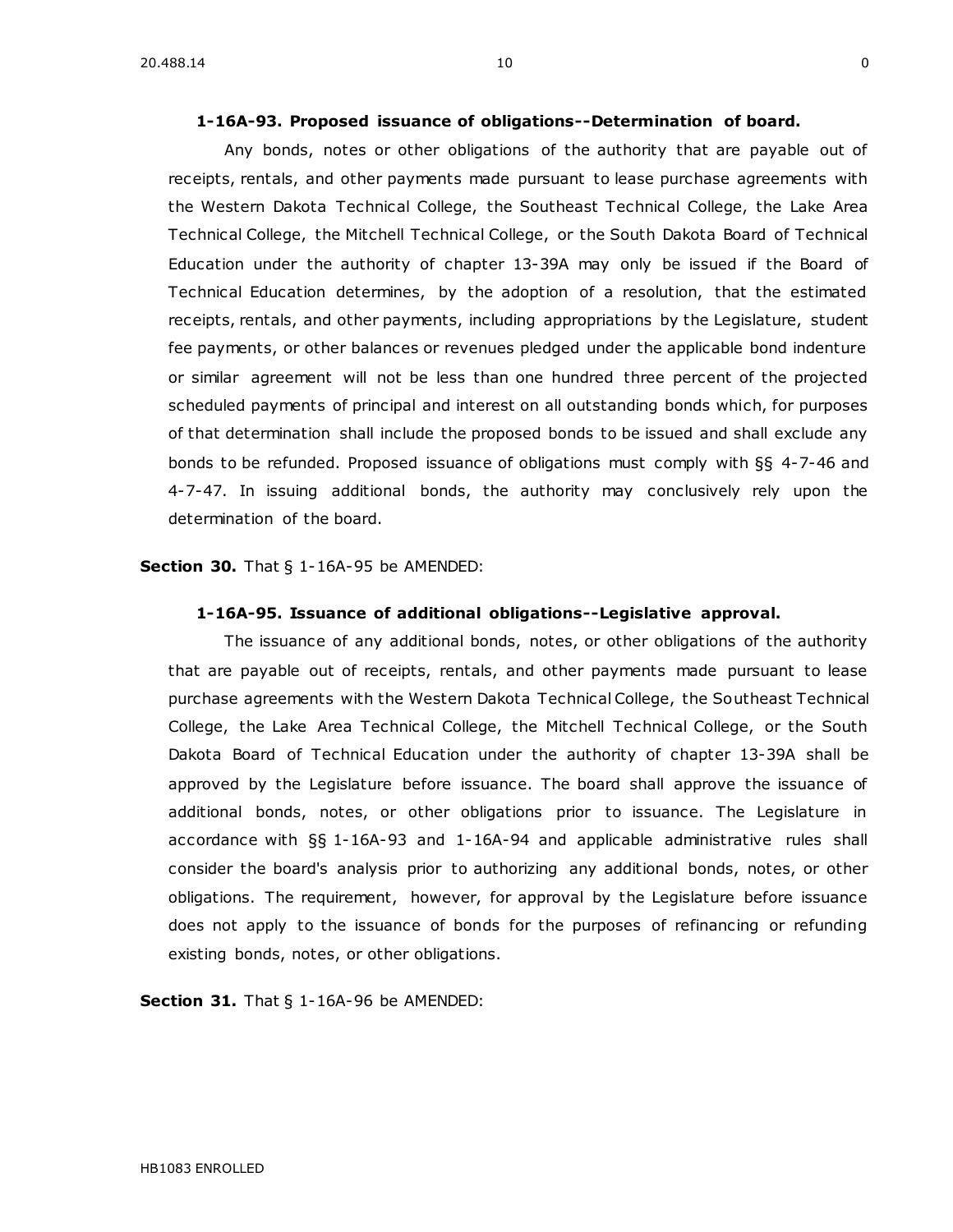# **[1-16A-96. A](https://sdlegislature.gov/Statutes/Codified_Laws/DisplayStatute.aspx?Type=Statute&Statute=1-16A-96)ppropriation for payments pursuant to lease purchase agreements--Agreement dated August 1, 1988 ratified.**

Any lease payments made to the authority pursuant to lease purchase agreements with the Western Dakota Technical College, the Southeast Technical College, the Lake Area Technical College, the Mitchell Technical College, or the South Dakota Board of Technical Education under the authority of chapter [13-39A](https://sdlegislature.gov/Statutes/Codified_Laws/DisplayStatute.aspx?Type=Statute&Statute=13-39A) shall be paid in part from an appropriation to be made by the Legislature in an amount that is equal to twenty-seven percent of the current year lease purchase agreement payments.

No provision of chapter 81 of the 2017 Session Laws adversely affects any of the covenants or other agreements of the South Dakota Board of Education or the secretary of education in the lease purchase agreement with the authority dated August 1, 1988, as amended and supplemented, for the benefit of the holders of any bonds issued by the authority, and such covenants and agreements in the lease purchase agreement dated August 1, 1988, as amended and supplemented, are hereby ratified and confirmed.

**Section 32.** [That § 1-55-1 be AMENDED:](https://sdlegislature.gov/Statutes/Codified_Laws/DisplayStatute.aspx?Type=Statute&Statute=1-55-1)

### **[1-55-1. D](https://sdlegislature.gov/Statutes/Codified_Laws/DisplayStatute.aspx?Type=Statute&Statute=1-55-1)efinitions.**

Terms used in this chapter mean:

- (1) "Account receivable cycle," the period of time, not to exc eed one hundred eighty days, during which the center may attempt to collect on a debt before the debt is forwarded to any collection agency in accordance with § [1-55-14;](https://sdlegislature.gov/Statutes/Codified_Laws/DisplayStatute.aspx?Type=Statute&Statute=1-55-14)
- (2) "Center," the obligation recovery center;
- (3) "Debt," a legal obligation to pay money, including any principal, any interest that has accrued or will accrue until the debt is paid, any penalties, any costs, and any other charges permitted by law. The term also includes any obligation of any kind referred to the center for collection by any agency of the state, the Unified Judicial System, the Board of Regents, a technical college supported by the state under § [13-39A-42,](https://sdlegislature.gov/Statutes/Codified_Laws/DisplayStatute.aspx?Type=Statute&Statute=13-39A-42) or a constitutional office;
- (4) "Debtor," a person who is indebted to the state or a state agency for any delinquent accounts, charges, fees, loans, taxes, or other indebtedness due the state, or any person that owes any obligation being collected by the center;
- (5) "Bad debt," any debt due an agency of the state, the Board of Regent's system, any technical college supported by the state under § [13-39A-42,](https://sdlegislature.gov/Statutes/Codified_Laws/DisplayStatute.aspx?Type=Statute&Statute=13-39A-42) or a constitutional office that is no longer subject to an administrative appeal or judicial review following an administrative appeal, or any costs, fines, fees, or restitution ordered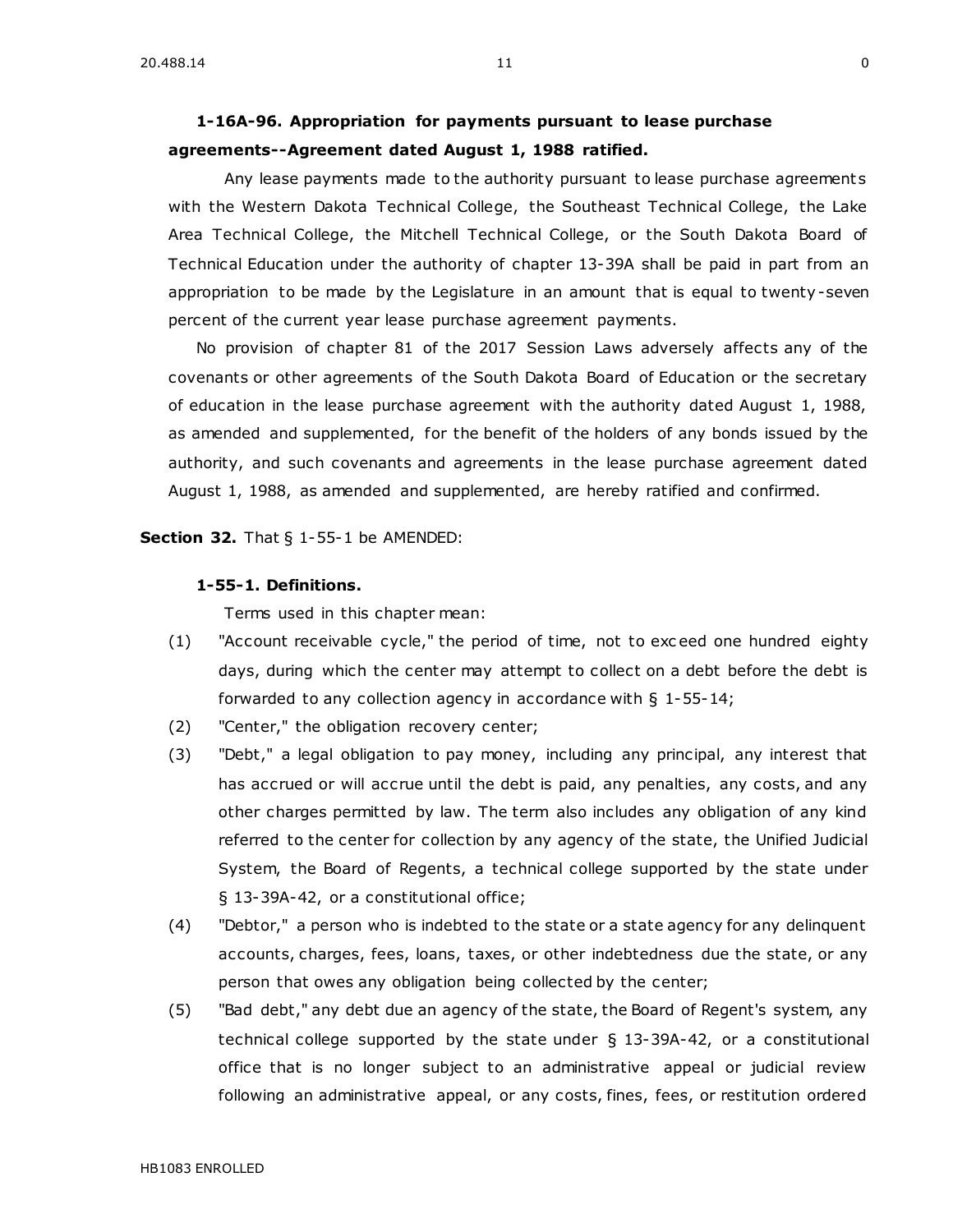in any adult criminal proceeding through the Unified Judicial System no longer subject to direct appeal under § [23A-32-2;](https://sdlegislature.gov/Statutes/Codified_Laws/DisplayStatute.aspx?Type=Statute&Statute=23A-32-2)

- (6) "Final notification," the notification provided by § [1-55-7;](https://sdlegislature.gov/Statutes/Codified_Laws/DisplayStatute.aspx?Type=Statute&Statute=1-55-7) and
- (7) "Referring entity," the entity referring the debt to the state obligation recovery center for collection.

### **Section 33.** [That § 1-55-6 be AMENDED:](https://sdlegislature.gov/Statutes/Codified_Laws/DisplayStatute.aspx?Type=Statute&Statute=1-55-6)

## **[1-55-6. U](https://sdlegislature.gov/Statutes/Codified_Laws/DisplayStatute.aspx?Type=Statute&Statute=1-55-6)se during account receivable cycle.**

The center may be used during the account receivable cycle by:

- (1) Any agency of the state to collect bad debt owed to the agency;
- (2) The Unified Judicial System to collect any costs, fines, fees, or restitution, constituting final debt, ordered in any adult criminal proceeding;
- (3) The Board of Regents to collect any final debt owed within the Board of Regents' system;
- (4) Any technical college supported by the state under § [13-39A-42](https://sdlegislature.gov/Statutes/Codified_Laws/DisplayStatute.aspx?Type=Statute&Statute=13-39A-42) to collect any final debt owed within the technical college system; and
- (5) Any constitutional office to collect final debt owed to the constitutional office.

### **Section 34.** [That § 7-18-34 be AMENDED:](https://sdlegislature.gov/Statutes/Codified_Laws/DisplayStatute.aspx?Type=Statute&Statute=7-18-34)

# **[7-18-34. C](https://sdlegislature.gov/Statutes/Codified_Laws/DisplayStatute.aspx?Type=Statute&Statute=7-18-34)ontributions to technical colleges.**

Any county of this state may, through its county commissioners, contribute sums of money to provide general operating and capital support to any technical college and other career and technical education purposes. The funds necessary to execute this section may be appropriated from the county general fund, the capital outlay fund, or both.

**Section 35.** [That § 9-21-33 be AMENDED:](https://sdlegislature.gov/Statutes/Codified_Laws/DisplayStatute.aspx?Type=Statute&Statute=9-21-33)

#### **[9-21-33. C](https://sdlegislature.gov/Statutes/Codified_Laws/DisplayStatute.aspx?Type=Statute&Statute=9-21-33)ontributions to technical colleges.**

The governing body of a municipality may contribute sums of money to provide general operating and capital support to any technical college and other career and technical education purposes. The funds necessary to execute this section may be appropriated from the municipal general fund, the capital outlay fund, or both.

**Section 36.** [That § 13-1-61 be AMENDED:](https://sdlegislature.gov/Statutes/Codified_Laws/DisplayStatute.aspx?Type=Statute&Statute=13-1-61)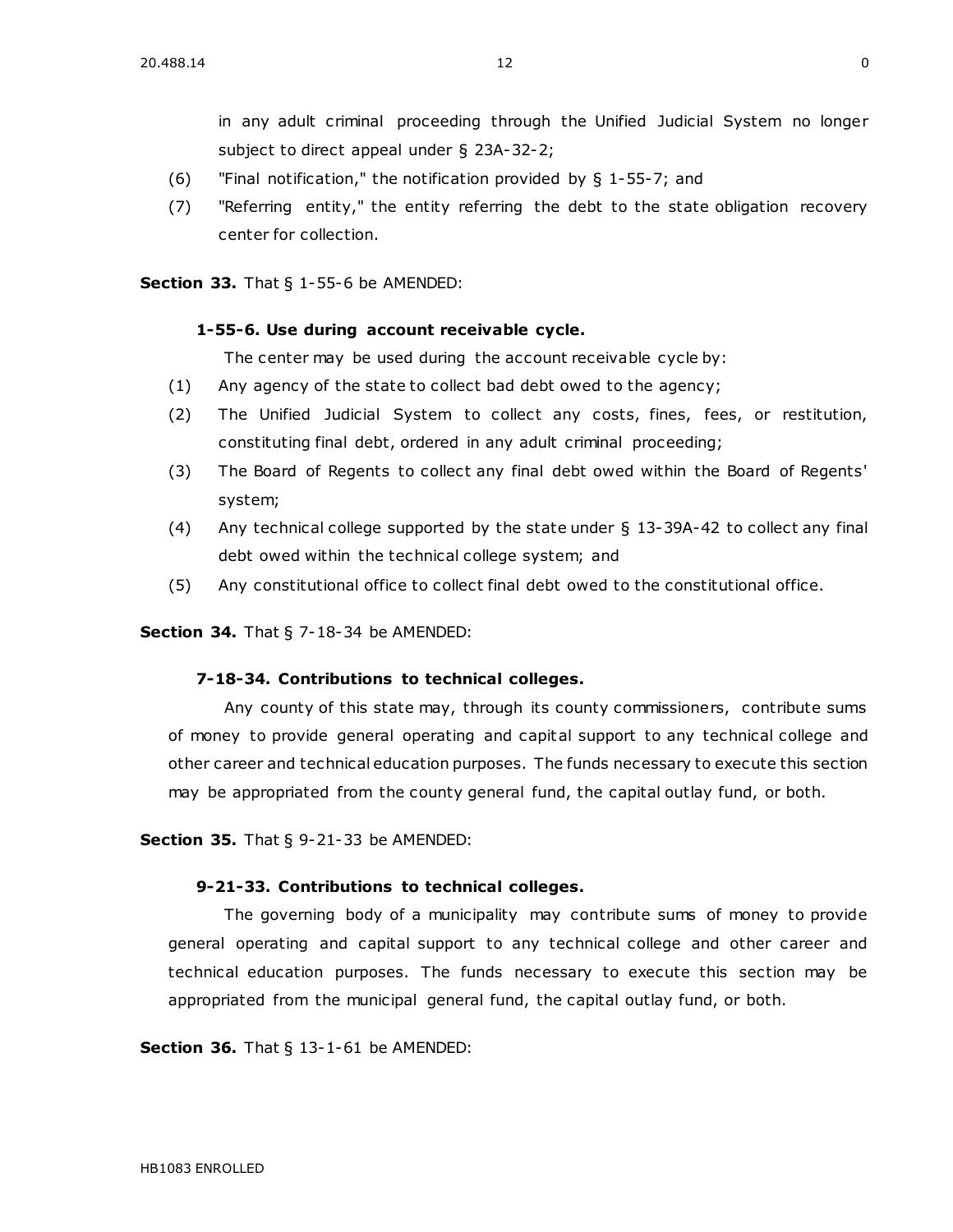# **[13-1-61. A](https://sdlegislature.gov/Statutes/Codified_Laws/DisplayStatute.aspx?Type=Statute&Statute=13-1-61)nnual report--Outcomes of licensure and certification examinations.**

If any department, board, or commission of the state administers a licensure or certification examination to any person who completes a degree program or a training program at a public technical college in the state, the department, board, or commission shall annually report to the Board of Technical Education and the Department of Labor and Regulation the following:

- (1) The number of persons who completed a degree program or training program at each public technical college in the state and to whom the department, board, or commission administered a licensure or certification examination during that year; and
- (2) The number of persons in subdivision (1) who successfully passed the licensure or certification examination, including any subparts of any licensure or certification process.

**Section 37.** [That § 13-1-63 be AMENDED:](https://sdlegislature.gov/Statutes/Codified_Laws/DisplayStatute.aspx?Type=Statute&Statute=13-1-63)

### **[13-1-63. J](https://sdlegislature.gov/Statutes/Codified_Laws/DisplayStatute.aspx?Type=Statute&Statute=13-1-63)ob placement outcomes.**

The Department of Labor and Regulation shall annually work with the Board of Regents to determine the job placement outcomes for those persons completing a degree program at an institution under the control of the Board of Regents. The department shall also annually work with the Board of Technical Education to determine the job placement outcomes for those persons completing a degree program or training program at a public technical college in the state.

**Section 38.** [That § 13-10-12 be AMENDED:](https://sdlegislature.gov/Statutes/Codified_Laws/DisplayStatute.aspx?Type=Statute&Statute=13-10-12)

# **[13-10-12. C](https://sdlegislature.gov/Statutes/Codified_Laws/DisplayStatute.aspx?Type=Statute&Statute=13-10-12)riminal background investigation--Prospective employees, technical college instructors, and student teachers--Temporary employment pending results.**

Each person over eighteen years of age hired by a school district shall submit to a criminal background investigation, by means of fingerprint checks by the Division of Criminal Investigation and the Federal Bureau of Investigation. The school district shall submit completed fingerprint cards to the Division of Criminal Investigation before the prospective new employee enters into service. If no disqualifying record is identified at the state level, the fingerprints shall be forwarded by the Division of Criminal Investigation to the Federal Bureau of Investigation for a national criminal history record check. Any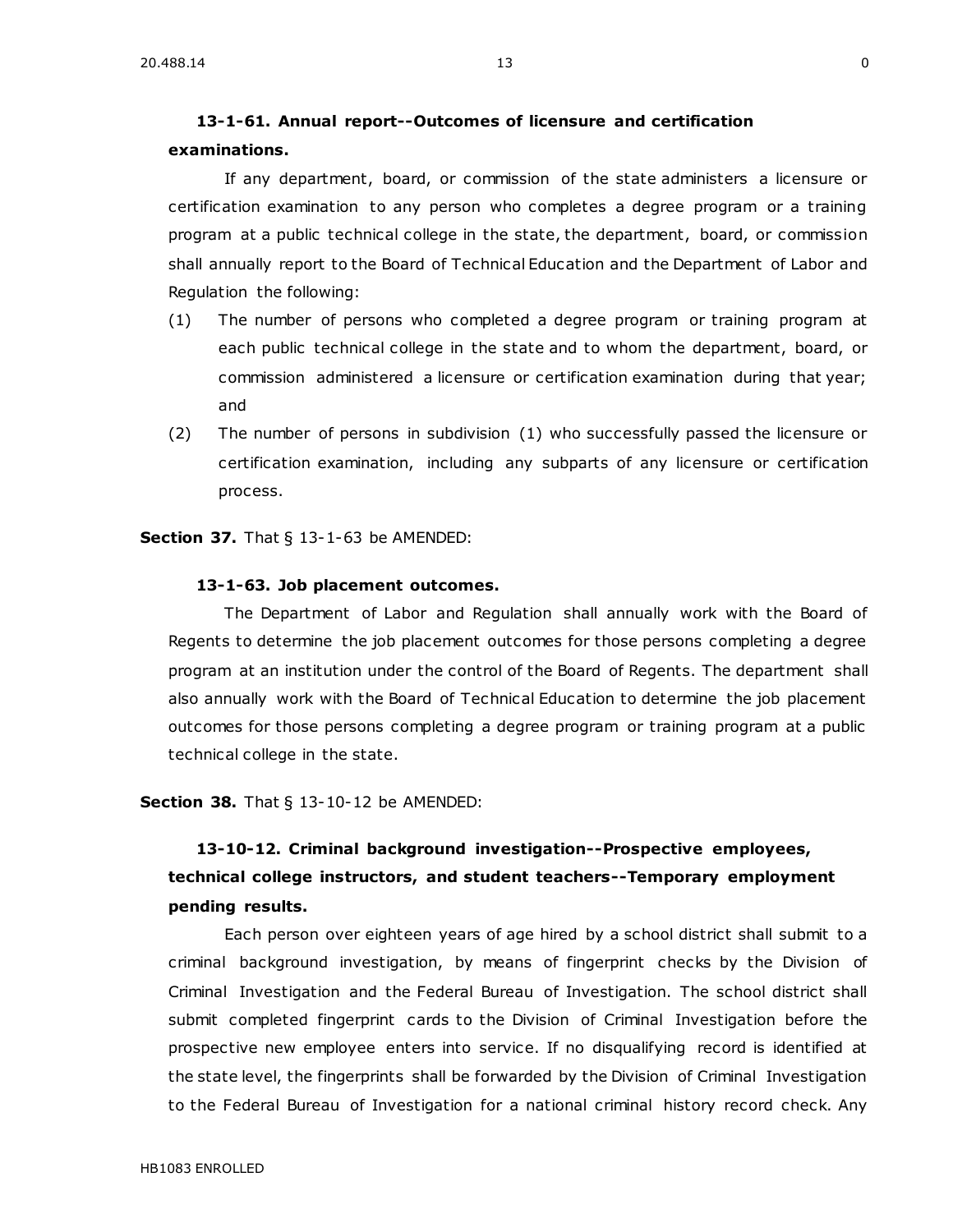person whose employment is subject to the requirements of this section may enter into service on a temporary basis pending receipt of results of the criminal background investigation. The employing school district may, without liability, withdraw its offer of employment or terminate the temporary employment without notice if the report reveals a disqualifying record. The employing school district may pay any fees charged for the cost of fingerprinting or the criminal background investigation for any person whose employment is subject to the requirements of this section. Any person hired to officiate, judge, adjudicate, or referee a public event sponsored by a school district is not required to submit to a criminal background investigation as required in this section. In addition, any instructor employed by a technical college is required to submit to a criminal background investigation as required in this section at the time of initial employment.

The criminal investigation required by this section with respect to a student teacher completing requirements for teacher certification shall be conducted by the school district. A criminal background investigation, of a student teacher, conducted by a school district may be provided to any other school in which the student engages in student teaching. The school district conducting the criminal background investigation of a student teacher may rely upon the results of that investigation for employment of that person as an employee of the district.

**Section 39.** [That § 13-16-3 be AMENDED:](https://sdlegislature.gov/Statutes/Codified_Laws/DisplayStatute.aspx?Type=Statute&Statute=13-16-3)

#### **[13-16-3. G](https://sdlegislature.gov/Statutes/Codified_Laws/DisplayStatute.aspx?Type=Statute&Statute=13-16-3)eneral fund defined.**

The general fund of the school district is a fund provided by law to meet all the operational costs of the school district, excluding capital outlay fund and special education fund expenditures pursuant to  $\S$  [13-13-37,](https://sdlegislature.gov/Statutes/Codified_Laws/DisplayStatute.aspx?Type=Statute&Statute=13-13-37) and to redeem all outstanding warrants against the general fund. Notwithstanding the provisions of § [13-16-6,](https://sdlegislature.gov/Statutes/Codified_Laws/DisplayStatute.aspx?Type=Statute&Statute=13-16-6) the general fund may be used to purchase or lease computer hardware and software. The general fund may be used to support a technical college and other career and technical education purposes.

**Section 40.** [That § 13-28-37 be AMENDED:](https://sdlegislature.gov/Statutes/Codified_Laws/DisplayStatute.aspx?Type=Statute&Statute=13-28-37)

# **[13-28-37. P](https://sdlegislature.gov/Statutes/Codified_Laws/DisplayStatute.aspx?Type=Statute&Statute=13-28-37)ostsecondary enrollment--Course credit--Failing grade eliminates eligibility.**

Any student in grades nine, ten, eleven, or twelve may apply to an institution of higher education or a technical college as a special student in a course or courses offered at the institution of higher education or technical college. The institution of higher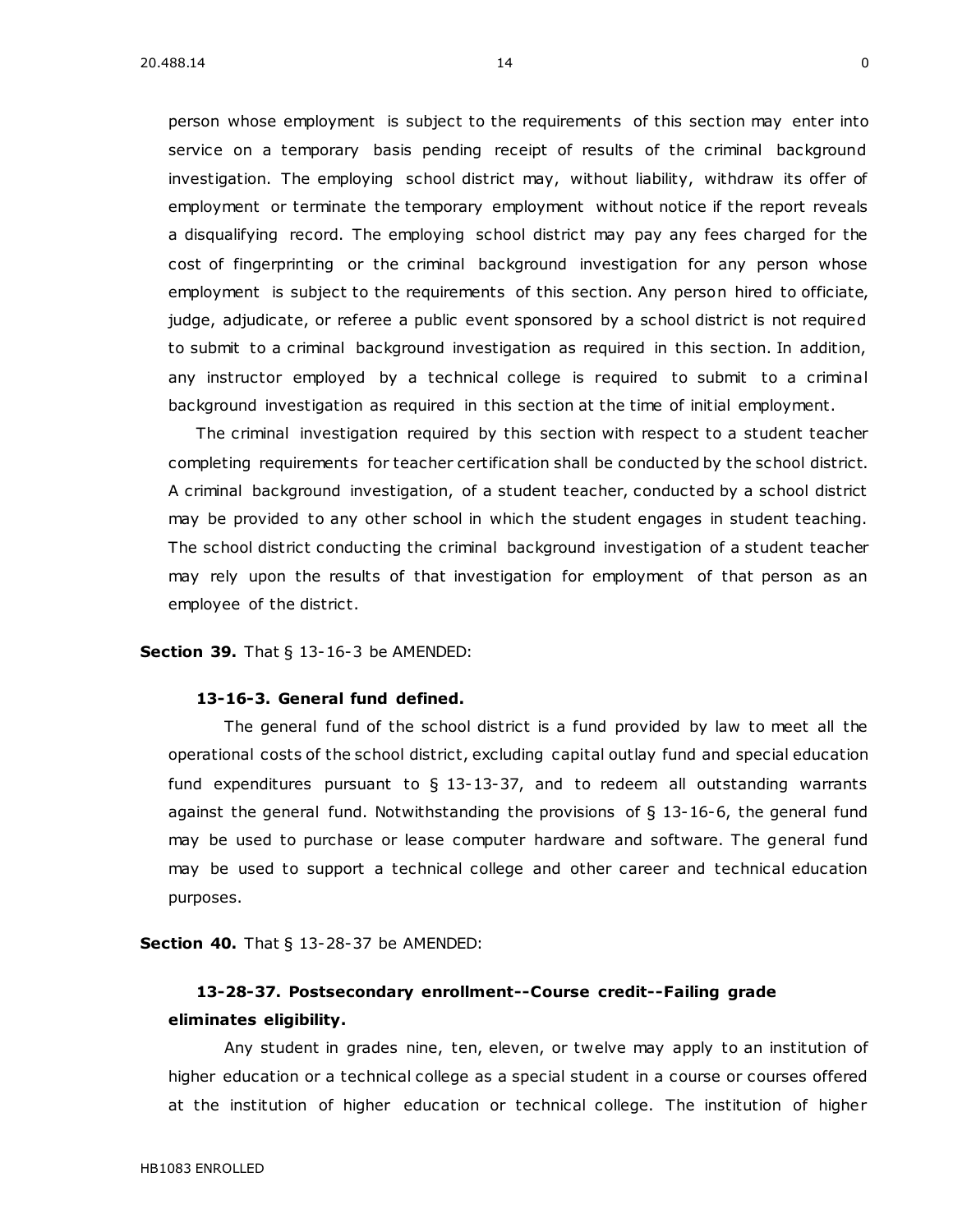education or technical college shall set admission standards and tuition rates. The student shall obtain the school district's approval of the postsecondary course or courses prior to enrolling. If, however, the student is enrolled in a nonpublic school or a tribal school, the student shall obtain approval of the postsecondary course or courses from the nonpublic school or the tribal school prior to enrolling, and if the student is receiving alternative instruction pursuant to  $\S$  [13-27-3,](https://sdlegislature.gov/Statutes/Codified_Laws/DisplayStatute.aspx?Type=Statute&Statute=13-27-3) the student shall obtain approval of the postsecondary course or courses prior to enrolling from the provider of the alternative instruction. If approved, the student shall receive full credit toward high school graduation as well as postsecondary credit for each postsecondary course. The school district shall record each course under this section on the student's transcript and shall use each course score to calculate academic standing.

If a failing final course grade is received in a postsecondary course under this section, the student receiving the failure is no longer eligible to enroll for postsecondary courses under this section absent a showing of good cause.

**Section 41.** [That § 13-28-37.1 be AMENDED:](https://sdlegislature.gov/Statutes/Codified_Laws/DisplayStatute.aspx?Type=Statute&Statute=13-28-37.1)

# **[13-28-37.1. S](https://sdlegislature.gov/Statutes/Codified_Laws/DisplayStatute.aspx?Type=Statute&Statute=13-28-37.1)tate subsidized high school dual credit program--Tuition rate-- Payment of tuition and costs.**

A state subsidized high school dual credit program shall be established for any student in grades eleven or twelve. The public institution of higher education or technical college offering the credit shall set the admission standards. A participating institution shall regularly submit course availability, enrollment, and completion data to the Department of Education.

The Board of Regents shall set a high school dual credit tuition rate equivalent to fortythree percent of the undergraduate off-campus tuition rate. The student taking the course shall pay an amount equal to thirty-three and three tenths percent of the total high school dual credit tuition rate and a school district may pay any portion of the student's share. The state shall pay an amount equal to sixty-six and seven tenths percent of the total high school dual credit tuition rate. No public institution of higher education or technical college offering the credit may require any additional fees.

The student is responsible for any other costs involved with attending a postsecondary institution. For the purposes of this section, the term, undergraduate off -campus tuition rate, means the per-credit rate, as set by the Board of Regents, that was in effect on January first of the previous fiscal year.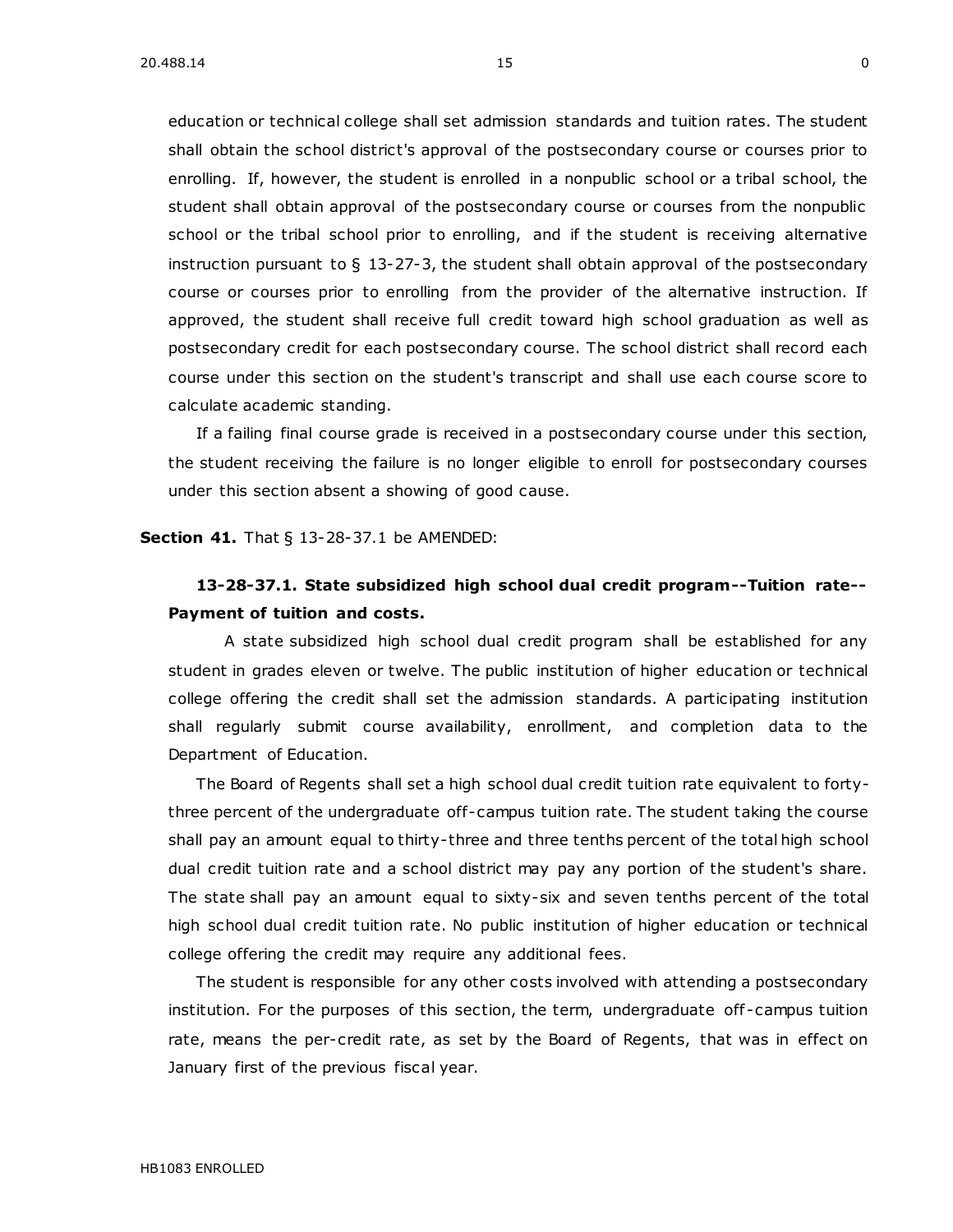**Section 42.** [That § 13-28-50 be AMENDED:](https://sdlegislature.gov/Statutes/Codified_Laws/DisplayStatute.aspx?Type=Statute&Statute=13-28-50)

# **[13-28-50. S](https://sdlegislature.gov/Statutes/Codified_Laws/DisplayStatute.aspx?Type=Statute&Statute=13-28-50)chool districts to provide student mailing lists to Board of Regents and technical colleges--Use in providing post-secondary school information--Exception.**

By November first each year, each school district shall provide a list of students by name in grades seven to twelve, inclusive, together with their mailing addresses, to the executive director of the Board of Regents and to each technical college located in the state. The board and each technical college shall use the information to inform the parents and guardians of any such student in any public middle school and high school about the courses needed to prepare for postsecondary-level work and about the benefits of such preparation. However, no school district may forward the name of any student whose parent has directed that the school district not release directory information about the student. The board shall provide a format through which the information may be submitted.

**Section 43.** [That § 13-33-29 be AMENDED:](https://sdlegislature.gov/Statutes/Codified_Laws/DisplayStatute.aspx?Type=Statute&Statute=13-33-29)

# **[13-33-29. G](https://sdlegislature.gov/Statutes/Codified_Laws/DisplayStatute.aspx?Type=Statute&Statute=13-33-29)ranting of credit for distance learning courses not offered by South Dakota Virtual School prohibited--Exceptions.**

No school district may grant credit for any course successfully completed through distance learning as defined in § [13-33-20](https://sdlegislature.gov/Statutes/Codified_Laws/DisplayStatute.aspx?Type=Statute&Statute=13-33-20) unless the course is offered through the South Dakota Virtual School.

However, a school district may grant credit for a distance learning course offered through an entity other than the South Dakota Virtual School if any of the following conditions apply:

- (1) The course is provided through an agreement among accredited school districts;
- (2) The course is a university or technical college course taken by a student who is dually enrolled pursuant to the provisions of § [13-28-37;](https://sdlegislature.gov/Statutes/Codified_Laws/DisplayStatute.aspx?Type=Statute&Statute=13-28-37)
- (3) The course was previously taken through an accredited high school or other accredited provider by a student who subsequently transferred into the school district; or
- (4) The course is not available through the South Dakota Virtual School and is preapproved by the secretary of education.

**Section 44.** [That § 13-39-1.2 be AMENDED:](https://sdlegislature.gov/Statutes/Codified_Laws/DisplayStatute.aspx?Type=Statute&Statute=13-39-1.2)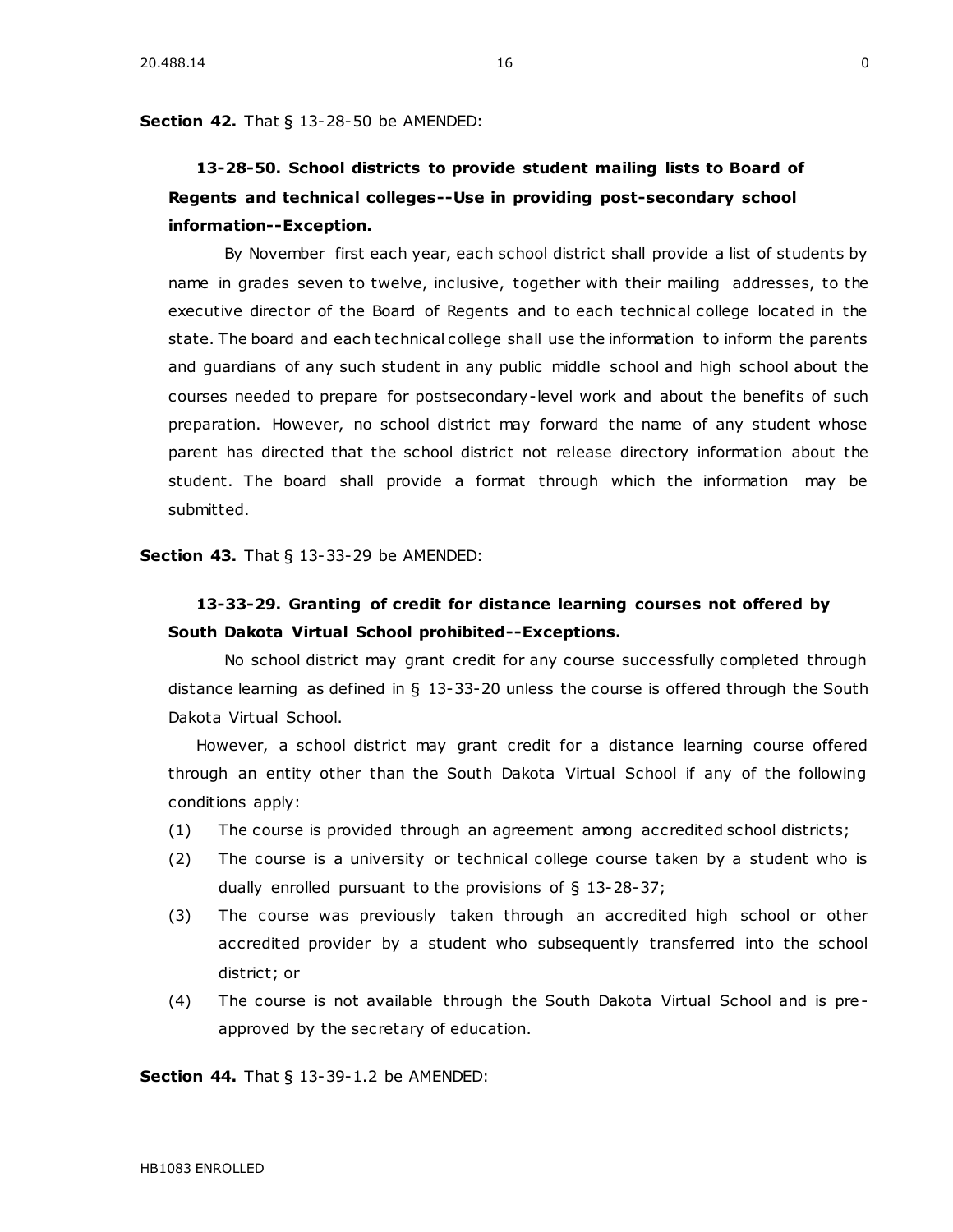# **[13-39-1.2. D](https://sdlegislature.gov/Statutes/Codified_Laws/DisplayStatute.aspx?Type=Statute&Statute=13-39-1.2)efinitions.**

Terms used in this chapter, mean:

- (1) "Career and technical education," a contextual education model that employs career clusters and programs of study in preparing highly skilled students for success in postsecondary education and in-demand careers;
- (2) "Career clusters," a distinct grouping of occupations and industries based on the knowledge and skills they require;
- (3) "Center board," the governing body of a multidistrict, career and technical academy;
- (4) "Department," the Department of Education;
- (5) "Director," the person at the Department of Education responsible for the administration of career and technical education;
- (6) "Facilities," buildings, rooms, property, and permanent equipment, including vehicles, used to provide career and technical education;
- (7) "LEA," a local education agency limited to public school districts, the legal entities that a school district is authorized to establish, or a distinct separate LEA established pursuant to § [13-39A-35;](https://sdlegislature.gov/Statutes/Codified_Laws/DisplayStatute.aspx?Type=Statute&Statute=13-39A-35)
- (8) "Multidistrict, career and technical academy," an educational entity designed to provide career and technical education and academic courses that prepare youth for a wide range of careers that require varying levels of education;
- (9) "Participating district," a school district which has voting representation on a center board;
- (10) "Technical college," as defined in § [13-39A-1;](https://sdlegislature.gov/Statutes/Codified_Laws/DisplayStatute.aspx?Type=Statute&Statute=13-39A-1)
- (11) "Secretary," the secretary of education;
- (12) "State board," the South Dakota Board of Education Standards established in § [1-](https://sdlegislature.gov/Statutes/Codified_Laws/DisplayStatute.aspx?Type=Statute&Statute=1-45-6.1) [45-6.1.](https://sdlegislature.gov/Statutes/Codified_Laws/DisplayStatute.aspx?Type=Statute&Statute=1-45-6.1)

**Section 45.** [That § 13-39-19 be AMENDED:](https://sdlegislature.gov/Statutes/Codified_Laws/DisplayStatute.aspx?Type=Statute&Statute=13-39-19)

# **[13-39-19. D](https://sdlegislature.gov/Statutes/Codified_Laws/DisplayStatute.aspx?Type=Statute&Statute=13-39-19)istribution of state and federal funds to schools--State treasurer custodian of money from federal appropriations.**

The secretary of education may distribute funds appropriated to the department by the Legislature or granted by any federal agency to the state in accordance with chapter [4-8B,](https://sdlegislature.gov/Statutes/Codified_Laws/DisplayStatute.aspx?Type=Statute&Statute=4-8B) for career and technical education in public secondary and technical colleges in the state in accordance with a state plan or plans adopted by the South Dakota Board of Education Standards or the South Dakota Board of Technical Education. The aid disbursed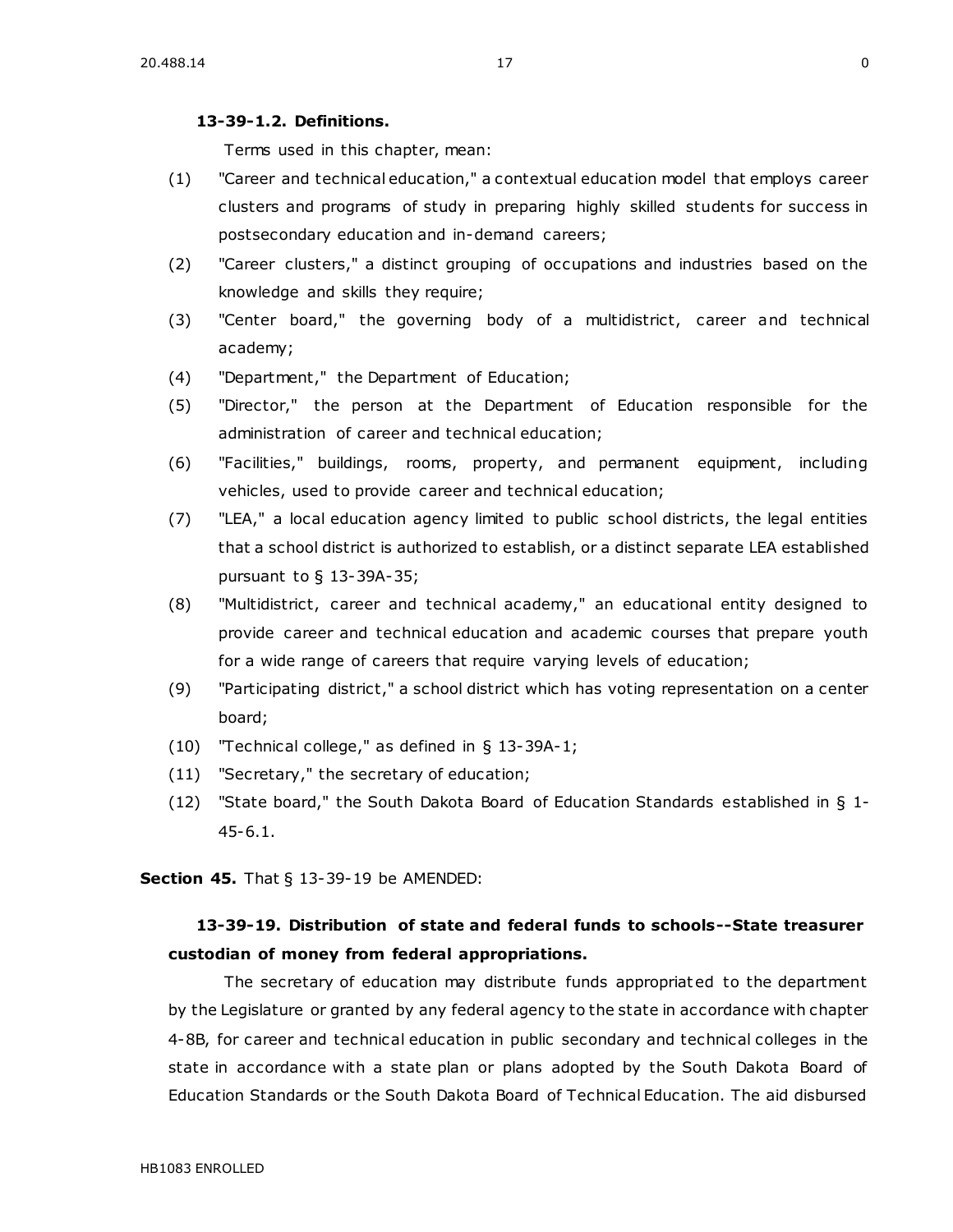to the different schools of the state and all expenses incurred in the administration of the provisions of any federal acts relating to career and technical education shall be paid out of the funds of the secretary appropriated for that purpose and from the federal funds allotted to the State of South Dakota for similar purposes. The state treasurer is the custodian of all money paid to the state from federal appropriations for the purpose of career and technical education and shall disburse the funds on warrants issued by the state auditor upon vouchers approved by the director. The secretary of education shall authorize the director to submit vouchers to the state auditor for the amount payable as state and federal aid to each school approved under the provisions of this chapter. Upon receipt of the vouchers, the state auditor shall draw warrants on the state treasury in favor of the treasurer of the public secondary and technical college for the sum approved by the secretary.

**Section 46.** [That § 13-48-36 be AMENDED:](https://sdlegislature.gov/Statutes/Codified_Laws/DisplayStatute.aspx?Type=Statute&Statute=13-48-36)

# **[13-48-36. E](https://sdlegislature.gov/Statutes/Codified_Laws/DisplayStatute.aspx?Type=Statute&Statute=13-48-36)xisting postsecondary institutions authorized to provide educational programs.**

To ensure that postsecondary institutions legally operating in this state as of this date and participating in the federal student financial assistance programs may comply with the state authorization regulations promulgated by the United States Department of Education on October 29, 2010, codified at 34 C.F.R. Section 600.9 and effective as of July 1, 2011, the following postsecondary institutions are acknowledged by the Legislature as being authorized to provide educational programs at physical locations in this state, subject to the provisions of § [13-48-38:](https://sdlegislature.gov/Statutes/Codified_Laws/DisplayStatute.aspx?Type=Statute&Statute=13-48-38)

- (1) Augustana University;
- (2) Avera McKennan Hospital School of Radiologic Technology;
- (3) Avera Sacred Heart Hospital School of Radiologic Technology;
- (4) Bellevue University;
- (5) Black Hills Beauty College;
- (6) Black Hills State University;
- (7) Dakota State University;
- (8) Dakota Wesleyan University;
- (9) ELS Educational Services, Inc. (d/b/a ELS Language Centers);
- (10) Headlines Academy;
- (11) Hot Rod Institute;
- (12) John Witherspoon College;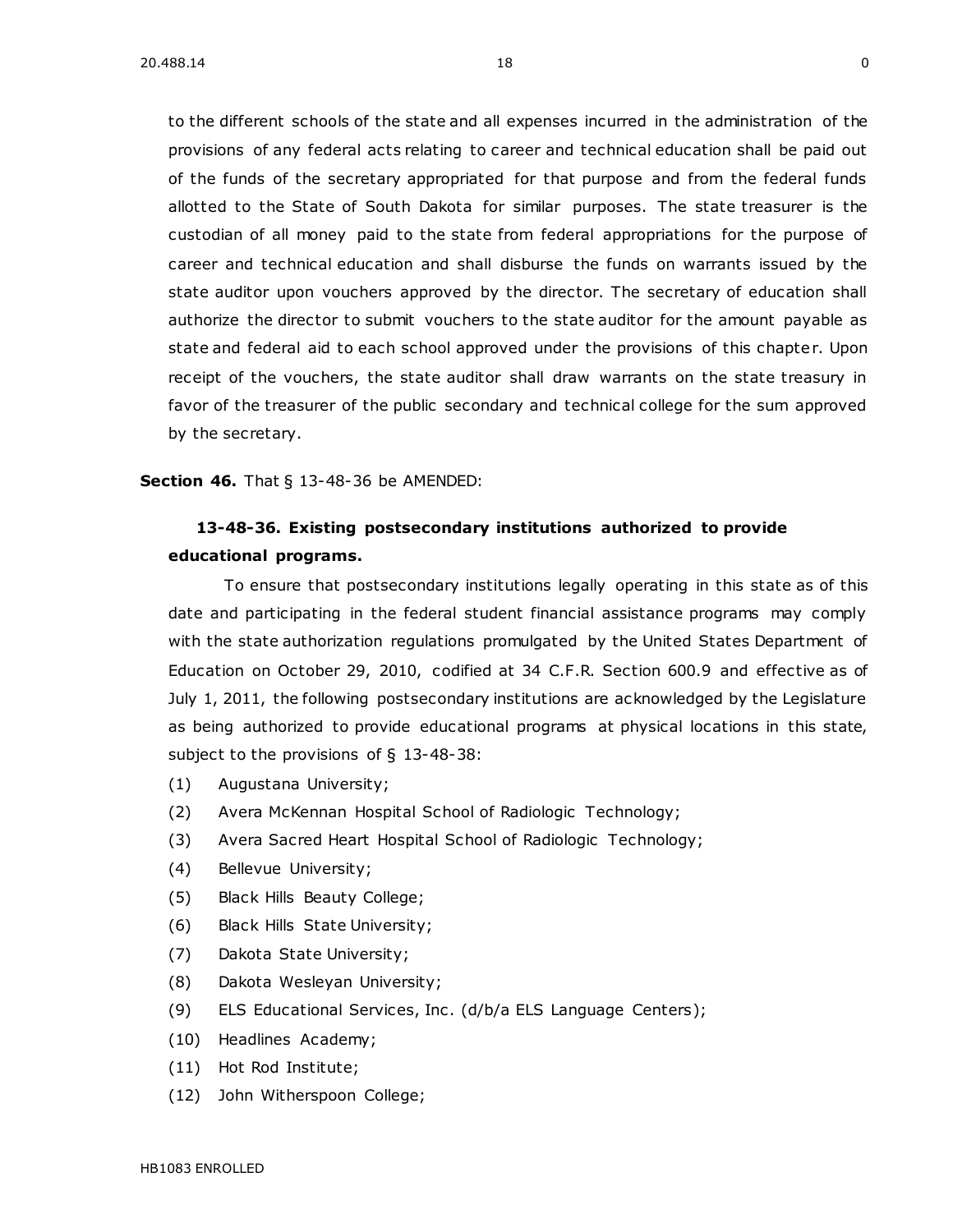- (13) Lake Area Technical College;
- (14) Mitchell Technical College;
- (15) Mount Marty College;
- (16) National American University;
- (17) Northern State University;
- (18) Presentation College;
- (19) Sanford Medical Center;
- (20) Sioux Falls Seminary;
- (21) South Dakota School of Mines and Technology;
- (22) South Dakota State University;
- (23) Southeast Technical College;
- (24) Southwest Minnesota State University;
- (25) Stewart School;
- (26) University of Sioux Falls;
- (27) University of South Dakota; and
- (28) Western Dakota Technical College.

**Section 47.** [That § 13-53-43 be AMENDED:](https://sdlegislature.gov/Statutes/Codified_Laws/DisplayStatute.aspx?Type=Statute&Statute=13-53-43)

# **[13-53-43. T](https://sdlegislature.gov/Statutes/Codified_Laws/DisplayStatute.aspx?Type=Statute&Statute=13-53-43)ransfer of credits.**

All general education course credit hours fulfilling graduation requirements in institutions accredited by the North Central Association of Colleges and Secondary Schools accrediting agency shall be transferable between the universities under the control of the South Dakota Board of Regents and the technical colleges governed by the Board of Technical Education. General education course credit hours are transferable between the technical colleges and universities only for credit for general education courses. General education is defined as those courses which are not directly related to the student's formal technical, vocational, or professional preparation; part of every student's course of study regardless of area of emphasis; and intended to impart common knowledge, intellectual concepts, and attitudes that every educated person should possess.

**Section 48.** [That § 13-53-44 be AMENDED:](https://sdlegislature.gov/Statutes/Codified_Laws/DisplayStatute.aspx?Type=Statute&Statute=13-53-44)

#### **[13-53-44. T](https://sdlegislature.gov/Statutes/Codified_Laws/DisplayStatute.aspx?Type=Statute&Statute=13-53-44)echnical colleges--Transfer of credits.**

Commencing July 1, 1999, technical colleges governed by the Board of Technical Education and accredited by the North Central Association of Colleges and Secondary Schools and universities governed by the Board of Regents and accredited by the North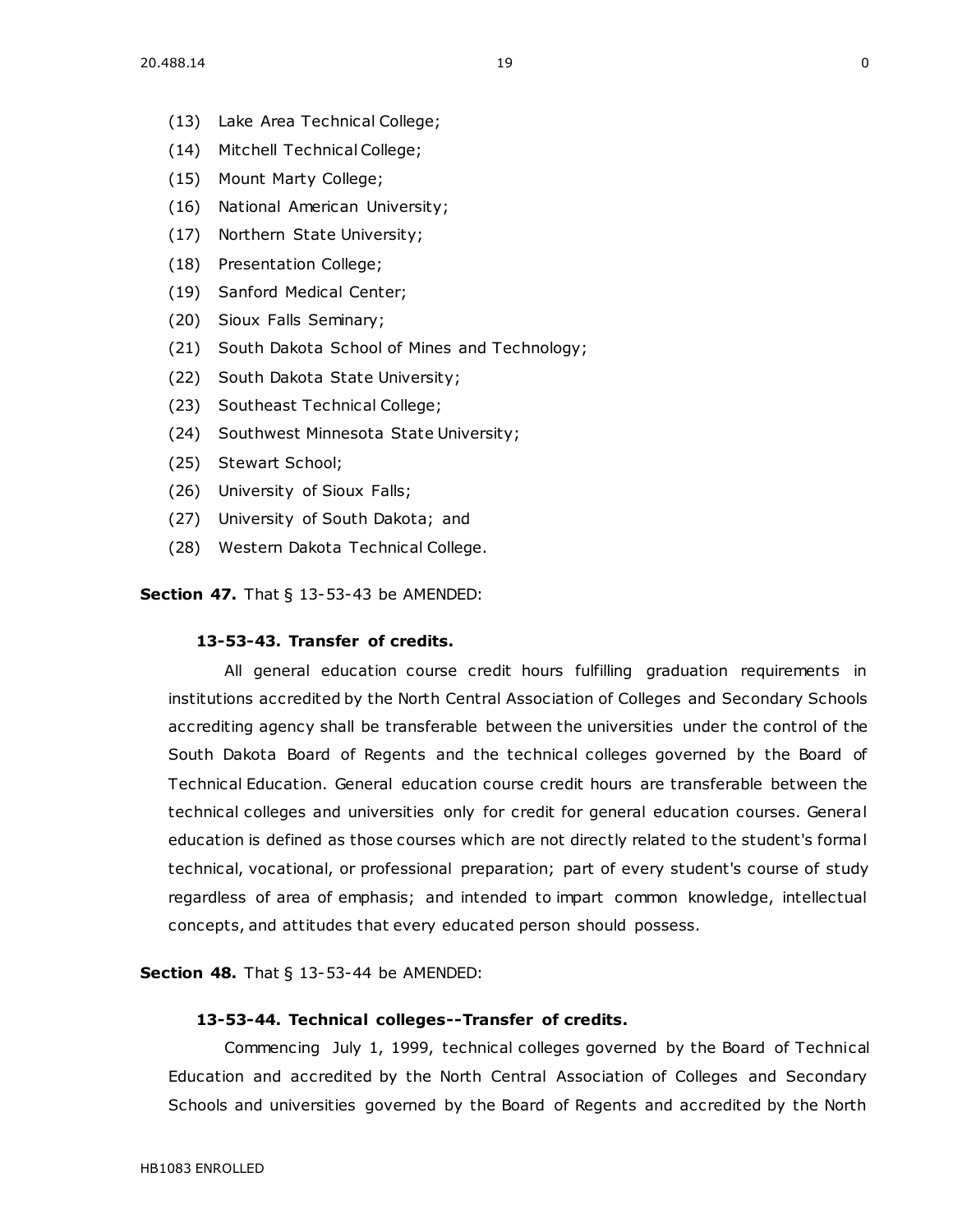Central Association of Colleges and Secondary Schools shall have articulation agreement s in place to transfer sixty-four credit hours in the General Studies Baccalaureate Degree program and up to sixty-four credit hours in compatible programs offered by the respective institutions under the control of the Board of Regents. By December 1, 1998, the Board of Technical Education and the Board of Regents shall report to the Executive Board of the Legislative Research Council on the progress of articulation agreements and the implementation of §§ [13-53-43](https://sdlegislature.gov/Statutes/Codified_Laws/DisplayStatute.aspx?Type=Statute&Statute=13-53-43) and [13-53-44.](https://sdlegislature.gov/Statutes/Codified_Laws/DisplayStatute.aspx?Type=Statute&Statute=13-53-44) The Board of Regents and the Board of Education Standards shall, by agreement, set the criteria and requirements for the transfer of any credits.

**Section 49.** [That § 13-55-6 be AMENDED:](https://sdlegislature.gov/Statutes/Codified_Laws/DisplayStatute.aspx?Type=Statute&Statute=13-55-6)

# **[13-55-6. F](https://sdlegislature.gov/Statutes/Codified_Laws/DisplayStatute.aspx?Type=Statute&Statute=13-55-6)ree education of children of residents who died during service in armed forces.**

Any person under the age of twenty-five years, a resident of this state, who is a child of a deceased parent, mother or father, who was a veteran as defined in  $\S$  [33A-2-1,](https://sdlegislature.gov/Statutes/Codified_Laws/DisplayStatute.aspx?Type=Statute&Statute=33A-2-1) who was for at least six months immediately prior to entry into active service a bona fide resident of this state, and who suffered death from any cause while in the service of the armed forces of the United States, is entitled to free tuition and entitled to attend and pursue any course or courses of study in any state educational institution under the control and management of the Board of Regents or any technical college as defined in § [13-39A-](https://sdlegislature.gov/Statutes/Codified_Laws/DisplayStatute.aspx?Type=Statute&Statute=13-39A-1)[1](https://sdlegislature.gov/Statutes/Codified_Laws/DisplayStatute.aspx?Type=Statute&Statute=13-39A-1) without the payment of any charges or costs therefor.

**Section 50.** [That § 13-55-31.4 be AMENDED:](https://sdlegislature.gov/Statutes/Codified_Laws/DisplayStatute.aspx?Type=Statute&Statute=13-55-31.4)

# **[13-55-31.4. O](https://sdlegislature.gov/Statutes/Codified_Laws/DisplayStatute.aspx?Type=Statute&Statute=13-55-31.4)pportunity scholarship requirements for students who have completed one semester at university, college, or technical college.**

Except as otherwise provided in this section, if a student who would otherwise have been eligible for a South Dakota opportunity scholarship applies after completing at least one semester of full-time work at a regionally accredited university, college, or technical college, the student shall demonstrate compliance with the same credit hour requirement s that apply to program participants. A scholarship provided under these circumstances is not retroactive and a student's eligibility is reduced by one semester for each semester of work that the student had completed.

**Section 51.** [That § 13-55-39 be AMENDED:](https://sdlegislature.gov/Statutes/Codified_Laws/DisplayStatute.aspx?Type=Statute&Statute=13-55-39)

HB1083 ENROLLED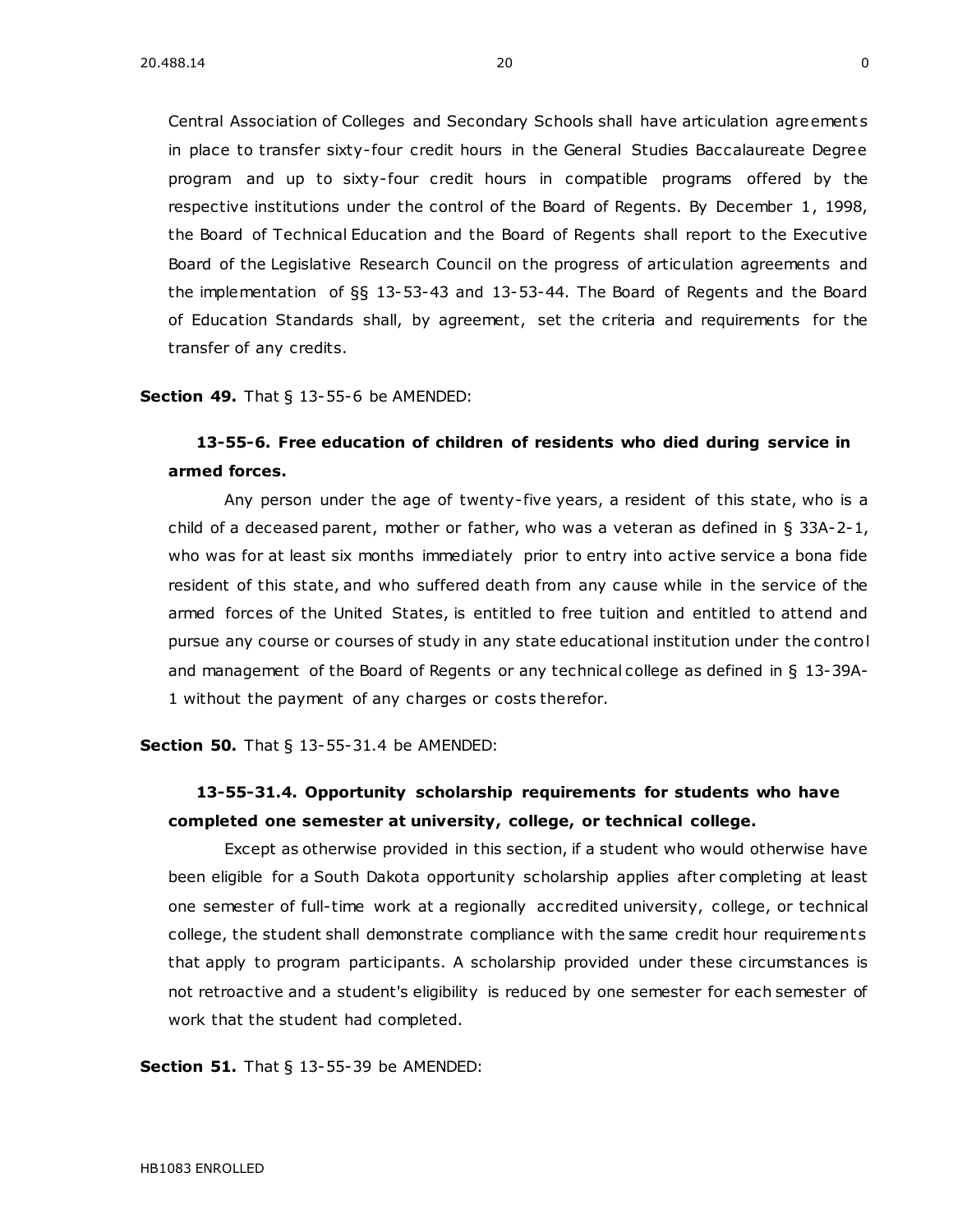In order to be eligible for a Richard Hagen-Minerva Harvey memorial scholarship award, a student shall:

- (1) Attend or have graduated from a South Dakota accredited high school;
- (2) Have met high school graduation requirements established by rules promulgat ed pursuant to chapter [1-26](https://sdlegislature.gov/Statutes/Codified_Laws/DisplayStatute.aspx?Type=Statute&Statute=1-26) by the Department of Education or be enrolled in a course of study such that upon graduation, the student will have met high school graduation requirements established by rules promulgated pursuant to chapter [1-](https://sdlegislature.gov/Statutes/Codified_Laws/DisplayStatute.aspx?Type=Statute&Statute=1-26) [26](https://sdlegislature.gov/Statutes/Codified_Laws/DisplayStatute.aspx?Type=Statute&Statute=1-26) by the Department of Education;
- (3) Provide evidence to the board that the student has been accepted to attend a public or nonpublic accredited university, college, or technical college located in South Dakota;
- (4) Apply for a Richard Hagen-Minerva Harvey memorial scholarship within five years after graduating from high school or within one year of the student's release from active duty with an active component of the armed forces if the release is within five years of the student's graduation from high school; and
- (5) Be an enrolled member of an American Indian tribe.

**Section 52.** [That § 13-55A-2 be AMENDED:](https://sdlegislature.gov/Statutes/Codified_Laws/DisplayStatute.aspx?Type=Statute&Statute=13-55A-2)

# **[13-55A-2. D](https://sdlegislature.gov/Statutes/Codified_Laws/DisplayStatute.aspx?Type=Statute&Statute=13-55A-2)efinitions.**

Terms used in this chapter, unless the context otherwise requires, mean:

- (1) "Eligible institution," an institution of education beyond the high school level, located in South Dakota, which may include all public and private nonprofit and proprietary institutions, including four-year colleges and universities, communit y and junior colleges, area technical or vocational schools, trade schools, technical colleges, schools of nursing or of the health professions or any institution which is determined by the executive director to be regularly accredited to offer postsecondary educational services by a recognized and appropriate accrediting agency, as determined by the executive director, and which has an agreement with the United States secretary of education for the conduct of any of the programs currently participating in any federal financial assistance program authorized by Title IV of The Higher Education Act of 1965, as amended to January 1, 2010;
- (2) "Financial need," the amount of assistance, as determined by a federal department of education by calculating a student's estimated cost of attendance (minus family contribution and additional aid granted) at an eligible institution;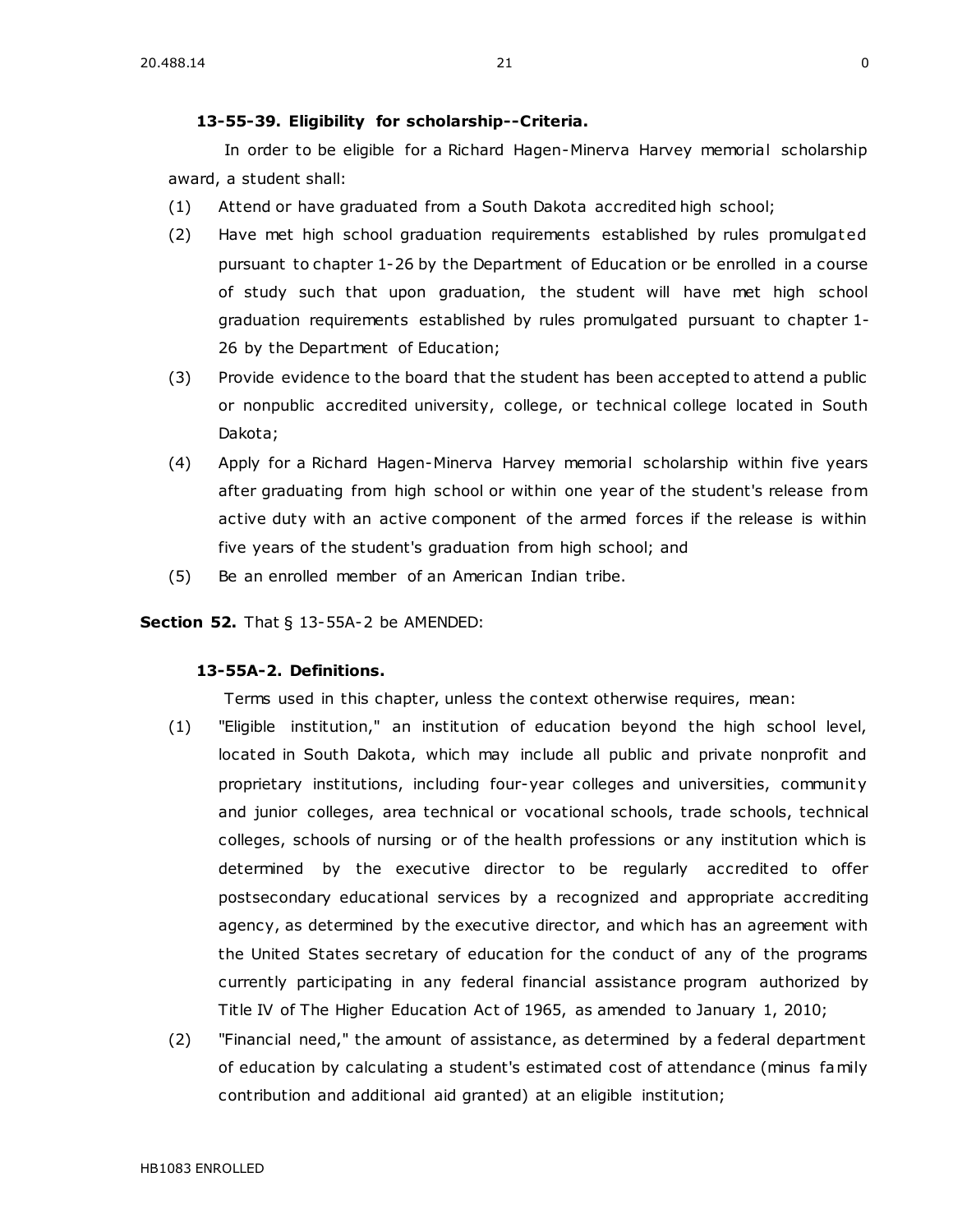- (3) "Qualified student," a resident student who is enrolled in an eligible institution in a course of study on at least a half-time basis, as certified by the institution, and who has established financial need and who is maintaining satisfactory progress toward graduation;
- (4) "Resident student," an individual who has been determined by the executive director to be a resident of South Dakota and who is enrolled at an eligible institution;
- (5) "Executive director," the executive director of the Board of Regents;
- (6) "South Dakota need-based grant ," an award by the State of South Dakota to a qualified student under this chapter.

#### **Section 53.** [That § 22-24B-6 be AMENDED:](https://sdlegislature.gov/Statutes/Codified_Laws/DisplayStatute.aspx?Type=Statute&Statute=22-24B-6)

# **[22-24B-6. C](https://sdlegislature.gov/Statutes/Codified_Laws/DisplayStatute.aspx?Type=Statute&Statute=22-24B-6)ommencement or change in enrollment or employment--Report to local law enforcement--Time limit--Violation as felony.**

Any person who is registered as required by § [22-24B-2](https://sdlegislature.gov/Statutes/Codified_Laws/DisplayStatute.aspx?Type=Statute&Statute=22-24B-2) and who is employed, carries on a vocation, or attends postsecondary classes at an institution of higher education, institution of higher learning, or technical college in this state shall, within three business days of any commencement and within three business days of termination of enrollment or employment or change in employer, report to the chief of police or county sheriff where the institution is located and complete a registration update form. A violation of this section is a Class 6 felony.

**Section 54.** [That § 33-6-6 be AMENDED:](https://sdlegislature.gov/Statutes/Codified_Laws/DisplayStatute.aspx?Type=Statute&Statute=33-6-6)

#### **[33-6-6. P](https://sdlegislature.gov/Statutes/Codified_Laws/DisplayStatute.aspx?Type=Statute&Statute=33-6-6)artial tuition payment by state for technical college programs.**

Any member of the National Guard of the State of South Dakota, who is a resident of the state and who possesses the entrance requirements for admission to any technical college program, is entitled to complete one program of study approved by the South Dakota Board of Education Standards in any state technical college upon payment of sixteen and one-half percent of the tuition charges. The remaining tuition shall be paid or otherwise credited by the technical college. However, the state benefit is paid after applying the federal tuition benefit. The total federal and state benefit may not exceed one hundred percent of the tuition cost.

**Section 55.** [That § 62-1-4.1 be AMENDED:](https://sdlegislature.gov/Statutes/Codified_Laws/DisplayStatute.aspx?Type=Statute&Statute=62-1-4.1)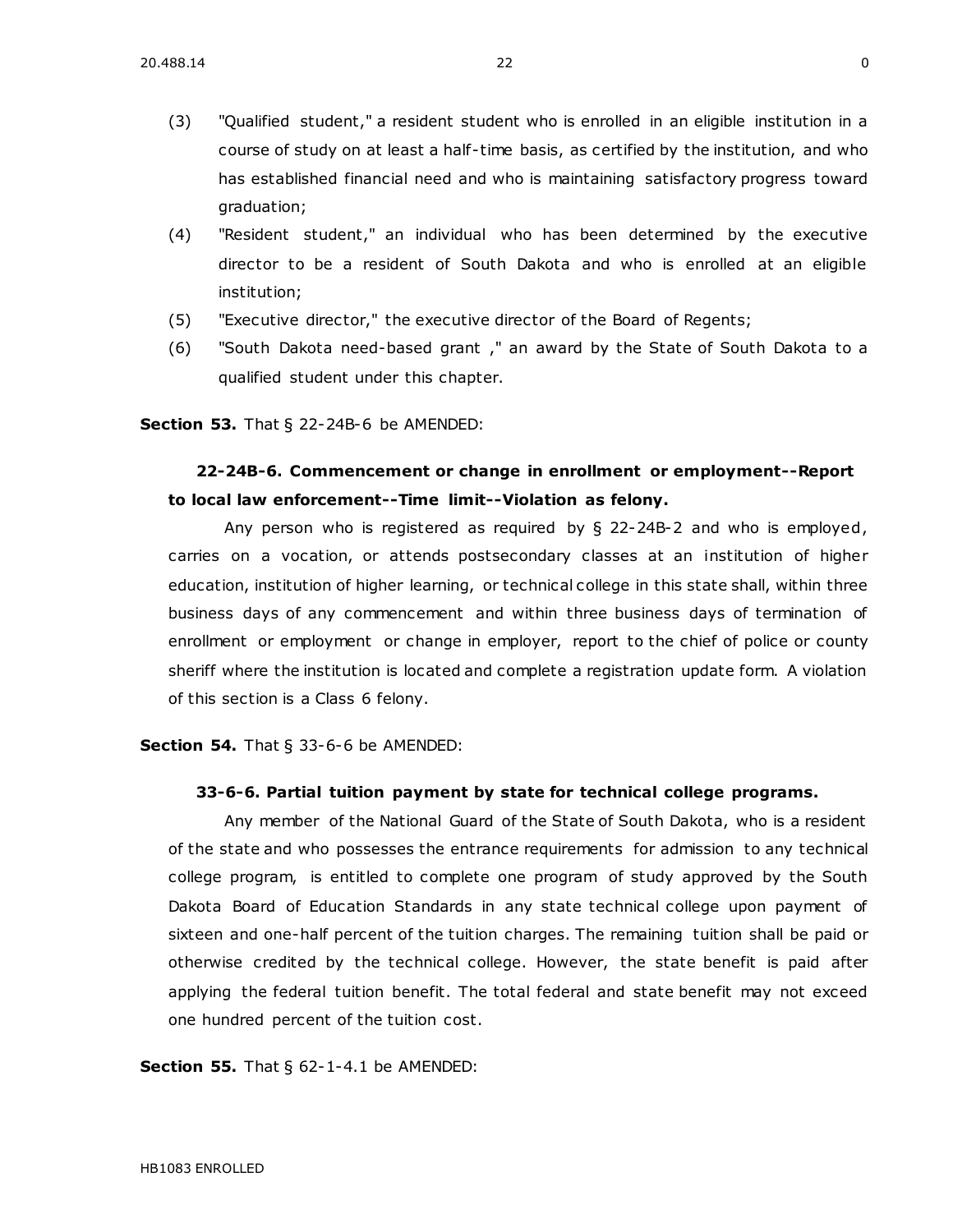# **[62-1-4.1. E](https://sdlegislature.gov/Statutes/Codified_Laws/DisplayStatute.aspx?Type=Statute&Statute=62-1-4.1)lementary, secondary and technical college students not employees--Exception for work in vocational education.**

Notwithstanding the provisions of § [62-1-5.1,](https://sdlegislature.gov/Statutes/Codified_Laws/DisplayStatute.aspx?Type=Statute&Statute=62-1-5.1) students of elementary, secondary, and technical colleges are not employees within the meaning of this title. However, a school district or technical college, which provides a work experience educational class conducted off the school premises as a part of its vocational education program is the employer of those students who are receiving this training and experience and the students are school employees for the purposes of this title unless they are being paid a cash wage or salary by a private employer, or the person or firm providing the students the work experience elects to include them, by written agreement, in its workers' compensation insurance coverage.

#### **Section 56. That § 13-39-75 be AMENDED:**

### **[13-39-75.](https://sdlegislature.gov/Statutes/Codified_Laws/DisplayStatute.aspx?Type=Statute&Statute=13-39-75) Sales tax increase--Instructor salaries.**

The presidents of the technical colleges, acting pursuant to rules established by the State Board of Technical Education, shall use the money provided pursuant to SL 2016, chapter 65 to increase instructor salaries to competitive levels at each technical college. The amount of money provided each year shall be increased by the index factor as defined in § [13-13-10.1.](https://sdlegislature.gov/Statutes/Codified_Laws/DisplayStatute.aspx?Type=Statute&Statute=13-13-10.1)

#### **Section 57. That § 13-55-42 be AMENDED:**

# **[13-55-42.](https://sdlegislature.gov/Statutes/Codified_Laws/DisplayStatute.aspx?Type=Statute&Statute=13-55-42) Maintaining eligibility--Criteria--Waiver of criteria--Rescission of award.**

In order to maintain eligibility, a student who has been awarded a Richard Hagen-Minerva Harvey memorial scholarship shall:

- (1) Maintain a cumulative 2.5 grade point average on a 4.0 grade point scale;
- (2) Be continuously enrolled for the fall and spring semesters in a public or nonpublic accredited university, college, or technical college;
- (3) Complete the equivalent of at least twelve credit hours of instruction per semester; and
- (4) Enroll in a public or nonpublic accredited university, college, or technical college no later than the fall semester after the scholarship has been awarded.

If factors beyond the control of a student who has been awarded a Richard Hagen-Minerva Harvey memorial scholarship prevent the student from meeting the requirements in this section, the board may temporarily waive the requirements of this section as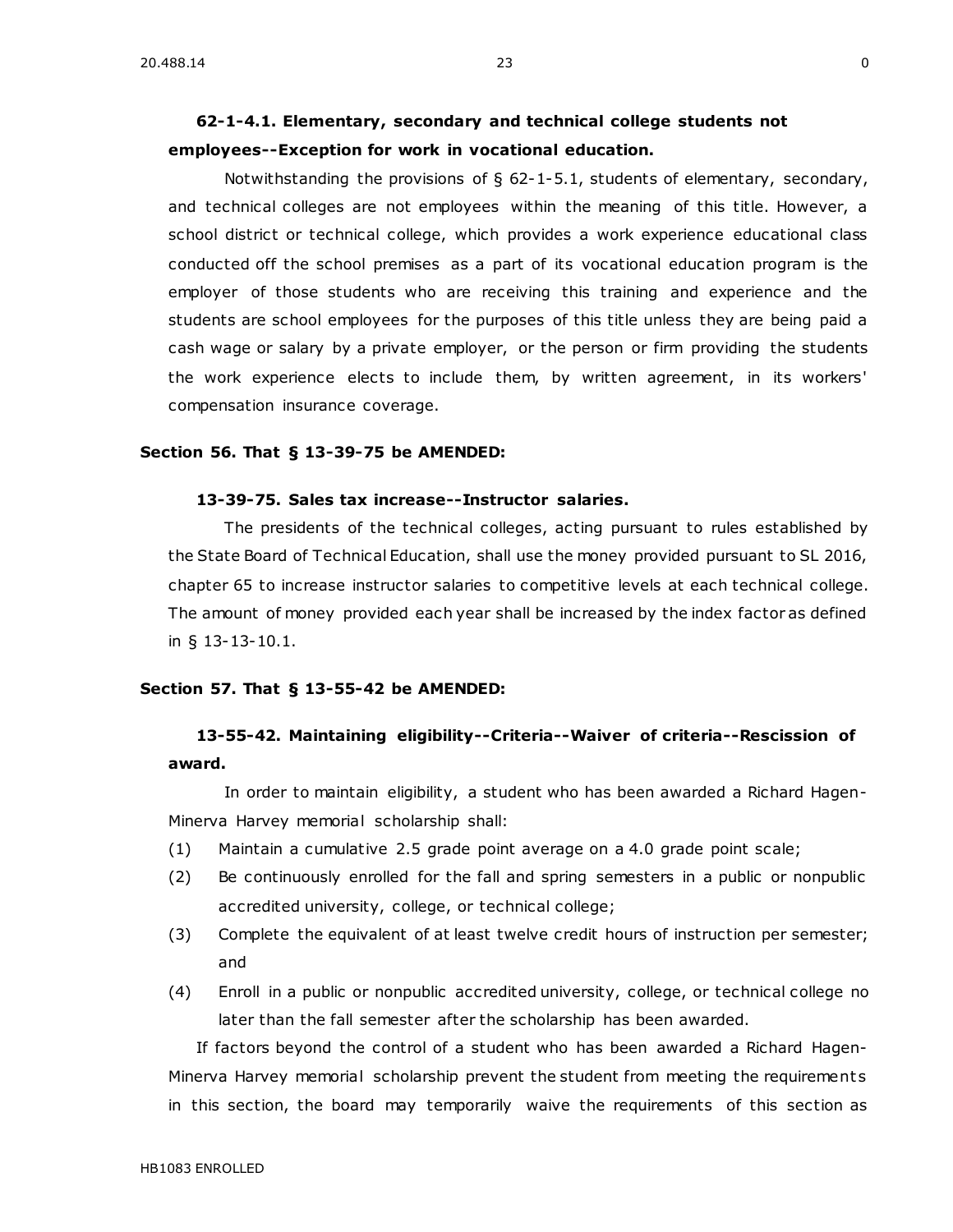eligibility criteria. The board may rescind a scholarship award if the student does not maintain eligibility as prescribed by this section.